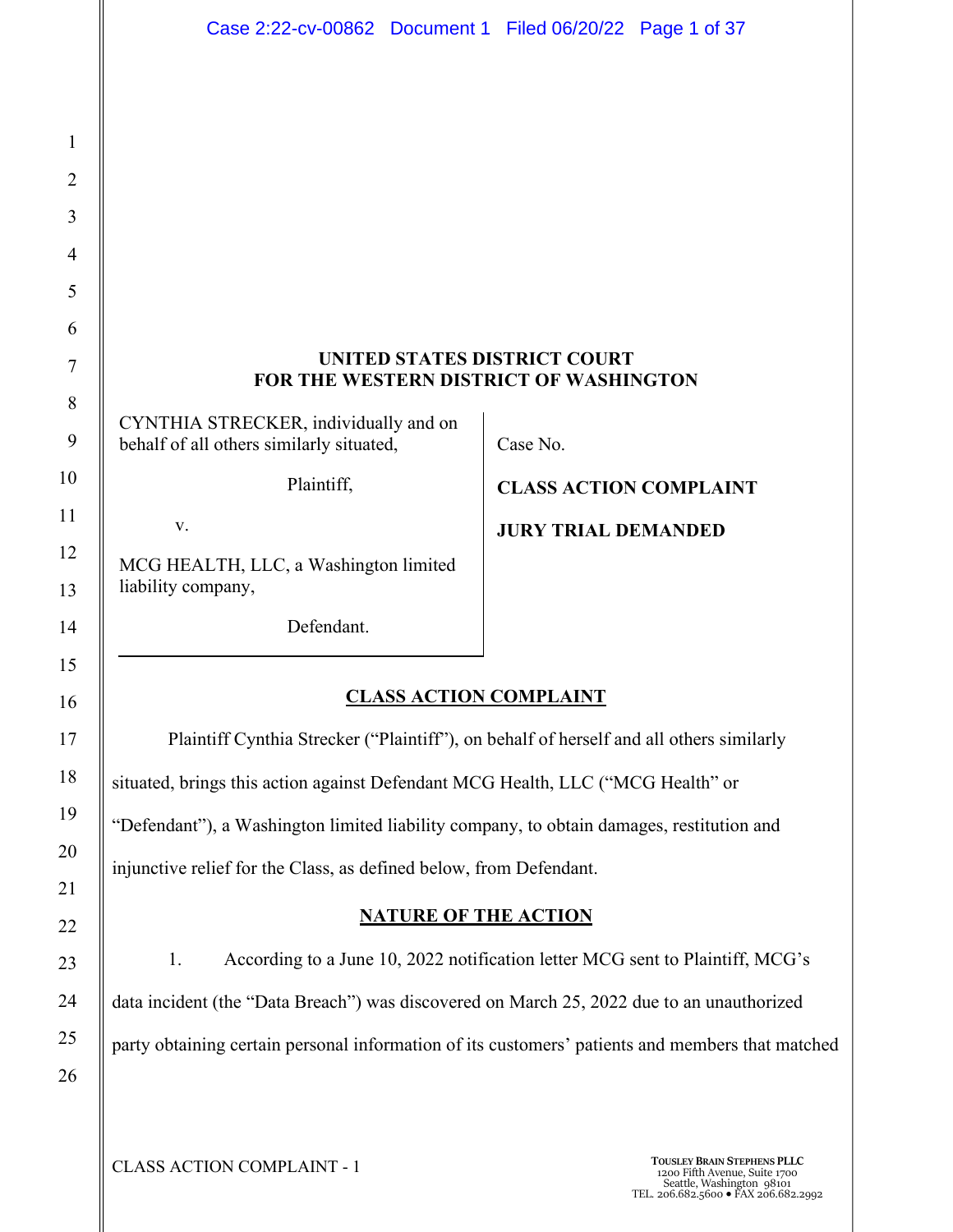#### Case 2:22-cv-00862 Document 1 Filed 06/20/22 Page 2 of 37

data stored on Defendant's systems. The affected patient and/or member data included some or all of the following data elements: names, Social Security numbers, medical codes, postal addresses, telephone numbers, email addresses, dates of birth and gender, hereinafter defined as personally identifiable information ("PII").

2. MCG then investigated the Data Breach and discovered that an unauthorized party may have acquired Plaintiff and approximately 1,100,000 Class Members' PII.

3. The full extent of the types of PII, the scope of the breach, and the root cause of the Data Breach are all within the exclusive control of Defendant and its agents, counsel, and forensic security vendors at this phase of the litigation.

4. Moreover, after learning of the Data Breach, Defendant waited roughly three months to notify Plaintiff and Class Members of the Data Breach and/or inform them that their PII was compromised. During this time, Plaintiff and Class Members were unaware that their sensitive personal identifying information had been compromised, and that they were, and continue to be, at significant risk of identity theft and various other forms of personal, social, and financial harm.

5. As part of its services, MCG required its customers and their patients, including Plaintiff and Class Members, to provide MCG with their PII. Defendant received Plaintiff and Class Members' PII from Plaintiff and Class Members' medical providers.

6. By obtaining, collecting, using, and deriving a benefit from the PII of Plaintiff and Class Members, Defendant assumed legal and equitable duties to those individuals, and knew or should have known that it was responsible for safeguarding and protecting Plaintiff's and Class Members' PII from unauthorized access, disclosure, and theft due to criminal hacking activity.

# **CLASS ACTION COMPLAINT - 2 TOUSLEY BRAIN STEPHENS PLLC** 1200 Fifth Avenue, Suite 1700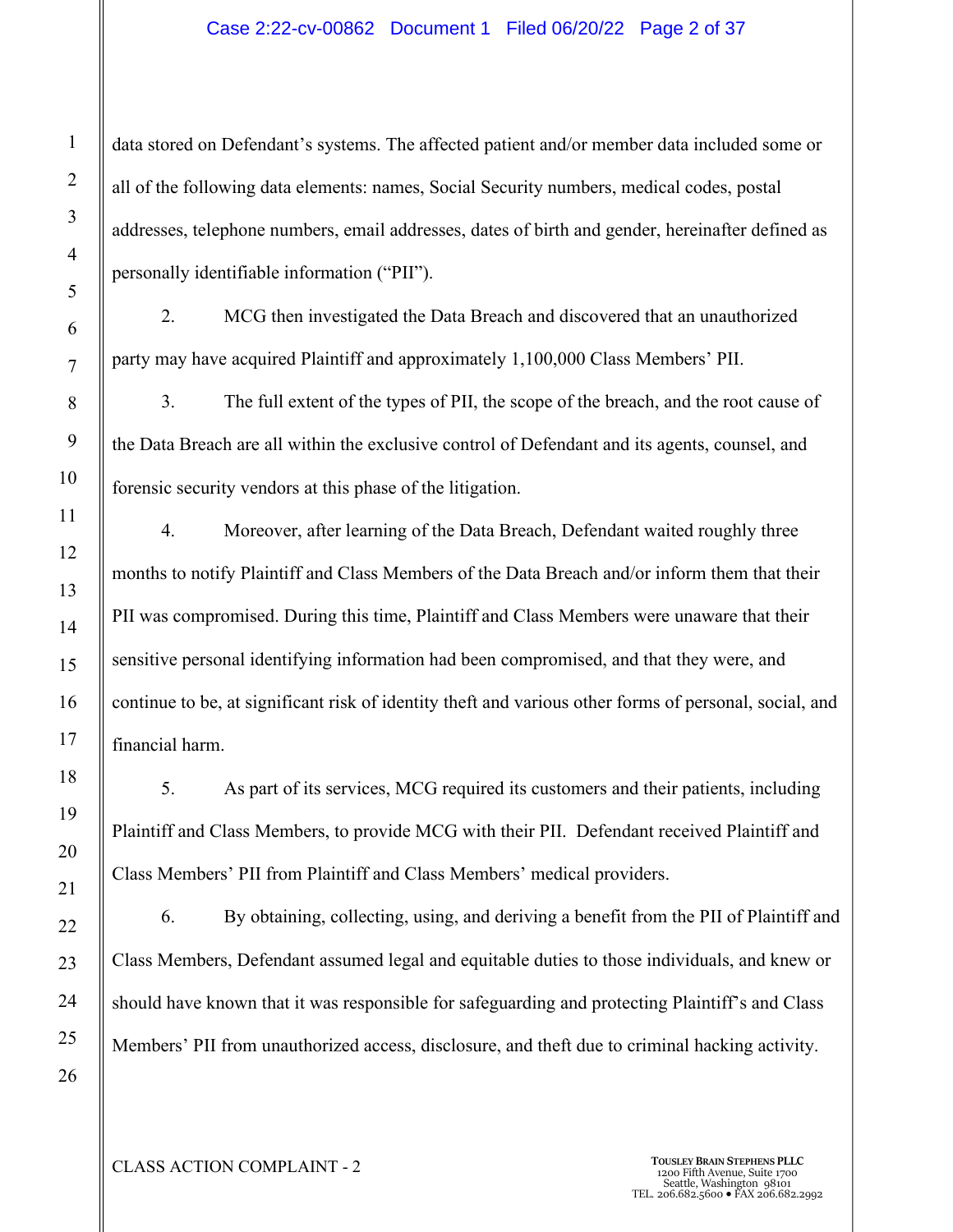## Case 2:22-cv-00862 Document 1 Filed 06/20/22 Page 3 of 37

7. In acquiring and maintaining Plaintiff's and Class Members' PII, Defendant expressly and impliedly promised to safeguard Plaintiff's and Class Members' PII.

8. Upon information and belief, Defendant is responsible for allowing this Data Breach because of multiple acts of negligence, including but not limited to its: failure to design, implement, and maintain reasonable and adequate data security systems and safeguards, including but not limited to a lack of encryption; and or its failure to exercise reasonable care in the hiring, supervision, and training of its employees and agents and vendors; and/or its failure to comply with industry-standard data security practices; and/or its failure to comply with state and federal laws and regulations that govern data security and practices and are intended to protect the type of PII at issue in this action.

9. In this era of frequent data security attacks and data breaches, particularly in the medical industry, Defendant's failure leading to the Data Breach are particularly egregious, as this Data Breach was highly foreseeable.

10. Criminal hackers obtained Plaintiff's and Class Members' PII because of its value in exploiting and stealing the identities of Plaintiff and the Class Members.

11. As a direct and proximate result of the Data Breach, Plaintiff and Class Members are now at a significant present and future risk of identity theft, financial fraud, and/or other identity-theft or fraud, imminently and for years to come.

12. As a direct and proximate result of Defendant's data security failures and the Data Breach, Plaintiff and Class Members have suffered actual, concrete, and imminent injuries. These injuries include: (i) lost or diminished value of PII; (ii) out-of-pocket expenses associated with the prevention, detection, and recovery from identity theft, tax fraud, and/or unauthorized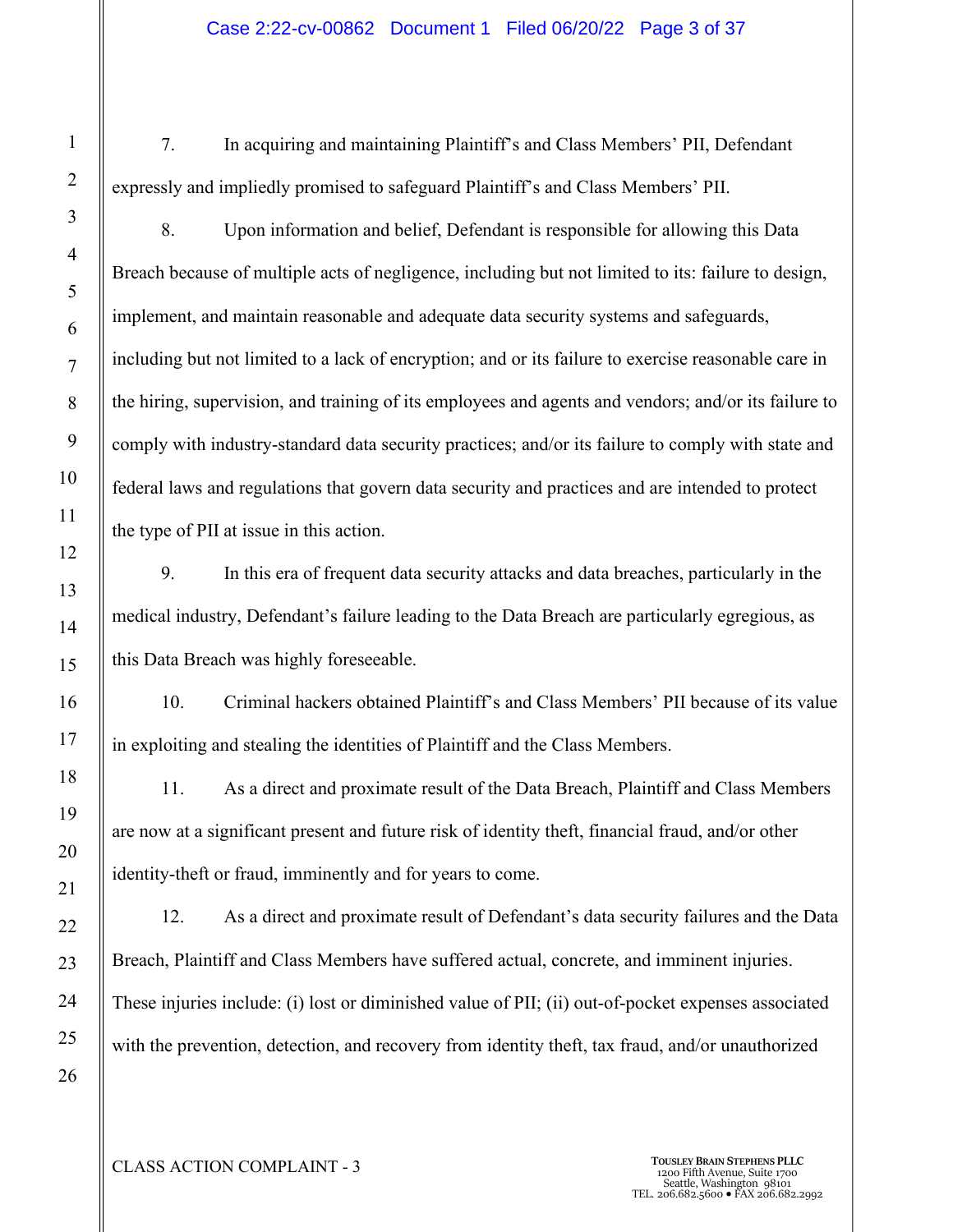#### Case 2:22-cv-00862 Document 1 Filed 06/20/22 Page 4 of 37

use of their PII; (iii) lost opportunity costs associated with attempting to mitigate the actual consequences of the Data Breach, including but not limited to lost time; and (iv) the continued and certainly increased risk to their PII, which: (a) remains unencrypted and available for unauthorized third parties to access and abuse; and (b) may remain backed up in Defendant's possession and is subject to further unauthorized disclosures so long as Defendant fails to undertake appropriate and adequate measures to protect the PII; (v) the invasion of privacy; (vi) the compromise, disclosure, theft, and unauthorized use of Plaintiff's and the Class Member's PII; and (vii) emotional distress, fear, anxiety, nuisance and annoyance related to the theft and compromise of their PII.

13. Plaintiff and Class Members seek to remedy these harms and prevent any future data compromise on behalf of themselves and all similarly situated persons whose personal data was compromised and stolen as a result of the Data Breach and remains at risk due to inadequate data security.

14. Plaintiff and Class Members have a continuing interest in ensuring that their information is and remains safe, and they should be entitled to injunctive and other equitable relief.

15. Accordingly, Plaintiff, individually and on behalf of other Class Members, asserts claims for Negligence (Count I) and Violation of The Washington Consumer Protection (Count II).

**CLASS ACTION COMPLAINT - 4 TOUSLEY BRAIN STEPHENS PLLC** 1200 Fifth Avenue, Suite 1700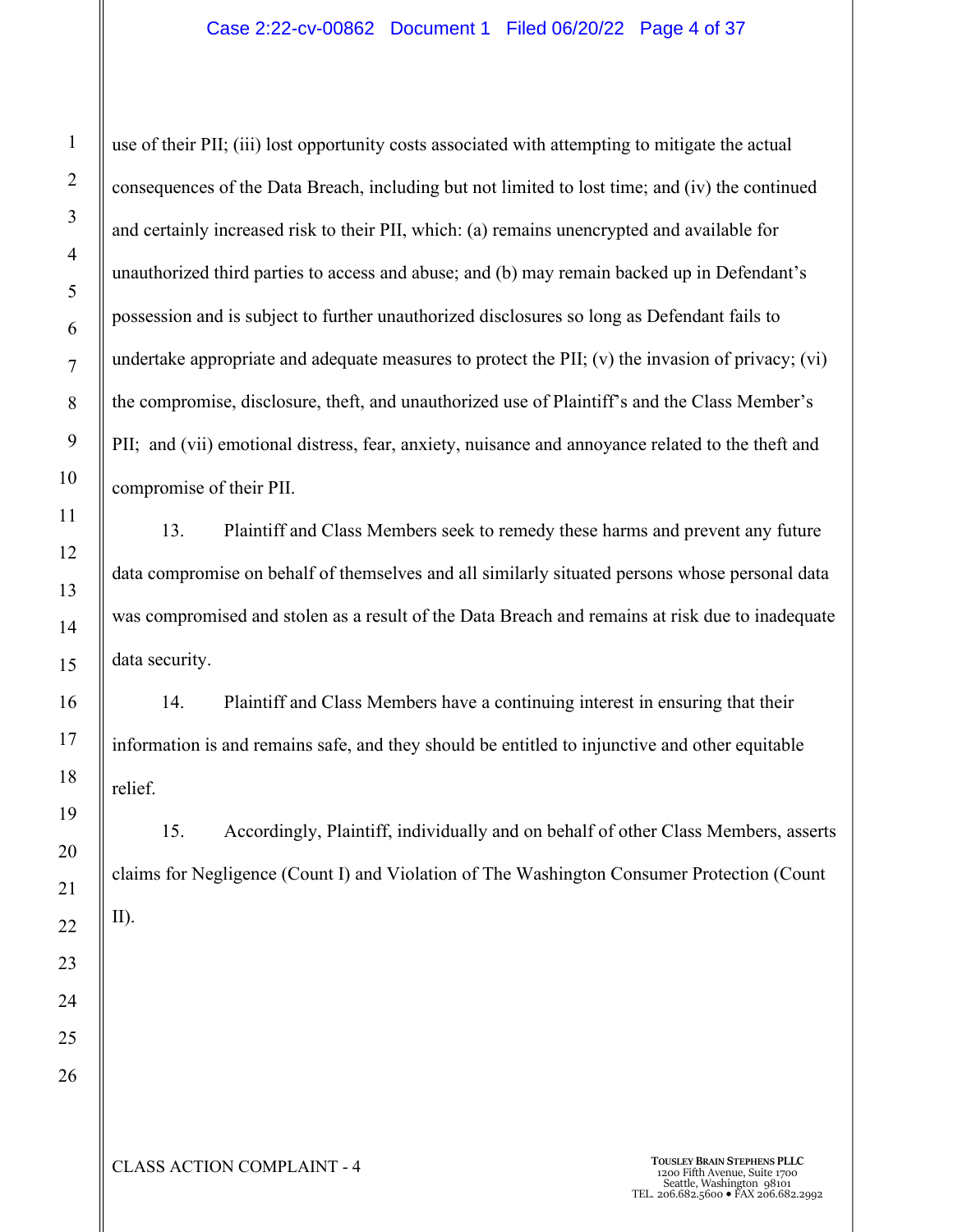## **PARTIES**

16. Plaintiff Cynthia Strecker is, and at all times mentioned herein was, an individual citizen Slidell, Louisiana. Plaintiff received a data breach notification letter dated June 10, 2022. She received medical care from Ochsner Health Care System.

17. MCG is a HIPAA business associate that provides patient care guidelines to health care providers and health plans. MCG Health, LLC is a Washington Limited Liability Company with a principal place of business at 901 5th Avenue, Suite 120, Seattle, WA 98164. MCG Health, LLC's sole member is Hearst Healthcare Holding I, Inc., located 1301 Fifth Avenue, Suite 3800, WA 98101, and as such is a citizen of the state of Washington.

## **JURISDICTION AND VENUE**

18. This Court has original jurisdiction over this action under the Class Action Fairness Act, 28 U.S.C. § 1332(d)(2) because Plaintiff and at least one member of the putative Class, as defined below, are citizens of a different state than Defendant MCG, there are more than 100 putative class members, and the amount in controversy exceeds \$5 million exclusive of interest and costs. For example, Plaintiff is a citizen of Louisiana and MCG's sole member is a citizen of Washington.

19. The Western District of Washington has general personal jurisdiction over Defendant named in this action because Defendant and/or its parents or affiliates are headquartered in this District and Defendant conducts substantial business in Washington and this District through its headquarters, offices, parents, and affiliates.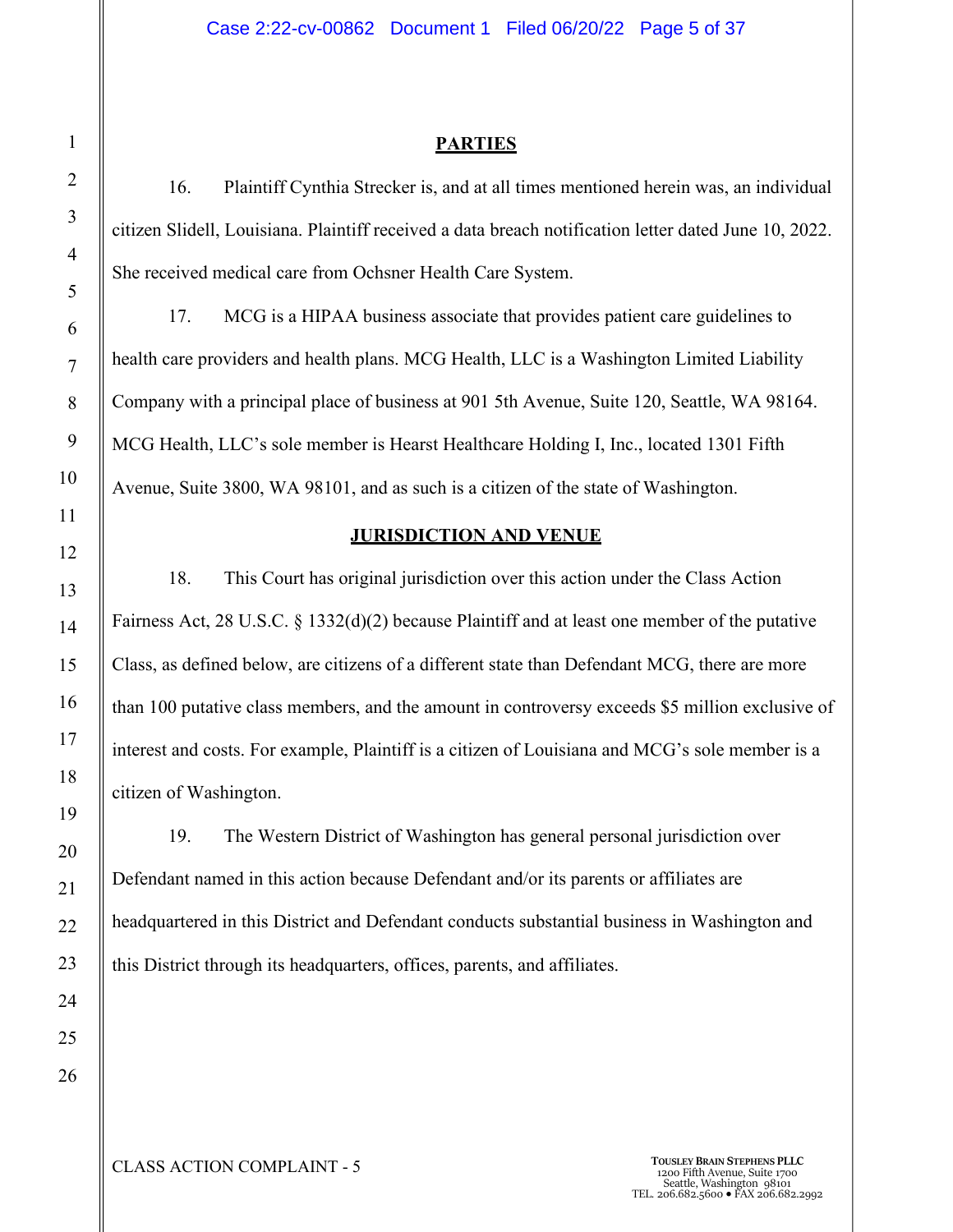20. Venue is proper in this District under 28 U.S.C. § 1391(b) because Defendant and/or its parents or affiliates are headquartered in this District and a substantial part of the events or omissions giving rise to Plaintiff's claims occurred in this District.

## **DEFENDANT'S BUSINESS**

21. Defendant requires Plaintiff and Class Members or the healthcare networks that Plaintiff and Class Members use to provide the following PII: names, Social Security numbers, medical codes, postal addresses, telephone numbers, email addresses, dates of birth and gender.

22. Before receiving Defendant's services, Plaintiff and Class Members and/or their healthcare providers were required to and did in fact turn over much (if not all) of the private and confidential information listed above.

23. Due to the highly sensitive and personal nature of the information MCG acquires and stores with respect to its patients, MCG recognizes privacy rights, and promises in its Privacy Notice, to, among other things, maintain the privacy of patients' protected health information, which includes the types of data compromised in this Data Breach.

24. By obtaining, collecting, using, and deriving a benefit from Plaintiff's and Class Members' PII, Defendant assumed legal and equitable duties and knew or should have known that it was responsible for protecting Plaintiff's and Class Members' PII from unauthorized disclosure.

25. Plaintiff and the Class Members have taken reasonable steps to maintain the confidentiality of their PII.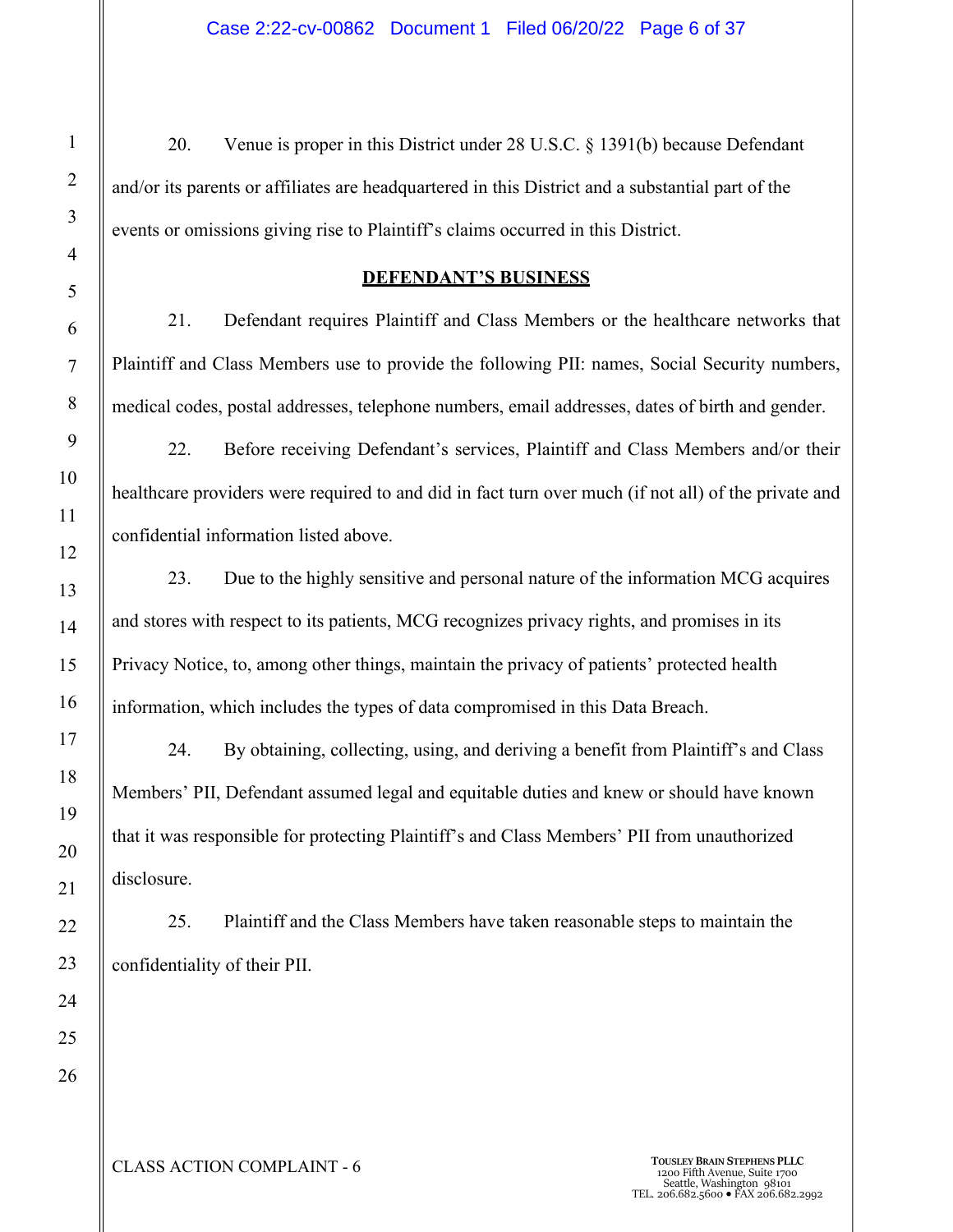26. Plaintiff and the Class Members relied on Defendant to keep their PII confidential and securely maintained, to use this information for business and health purposes only, and to make only authorized disclosures of this information.

## **THE DATA BREACH**

27. MCG realized the Data Breach on March 25, 2022. Through the Data Breach, an unauthorized party gained access to Plaintiff's and Class Members' PII stored on Defendant's systems.

28. Defendant Data Breach notification letters admitted that "an unauthorized party previously obtained certain of your personal information that matched data stored on [Defendant's] systems. The affected patient or member data included some or all of the following data elements: names, Social Security numbers, medical codes, postal addresses, telephone numbers, email addresses, dates of birth, and gender."<sup>1</sup>

29. On information and belief, the PII accessed was unencrypted.

30. On information and belief, the cybercriminals did in fact access Defendant's files, and exfiltrate Plaintiff's and Class Members' PII during the roughly two weeks in which the cybercriminals had unfettered access to Defendant's email network.

31. On information and belief, the targeted attack was expressly designed to gain access to and exfiltrate private and confidential data, including (among other things) the PII of patients and/or members, like Plaintiff and the Class Members.

<sup>1</sup> https://www.mcg.com/wp-content/uploads/2022/06/MCG-Website-Notice 90273447 1-6.8.22481312.4-004.pdf (last visited on June 17, 2022).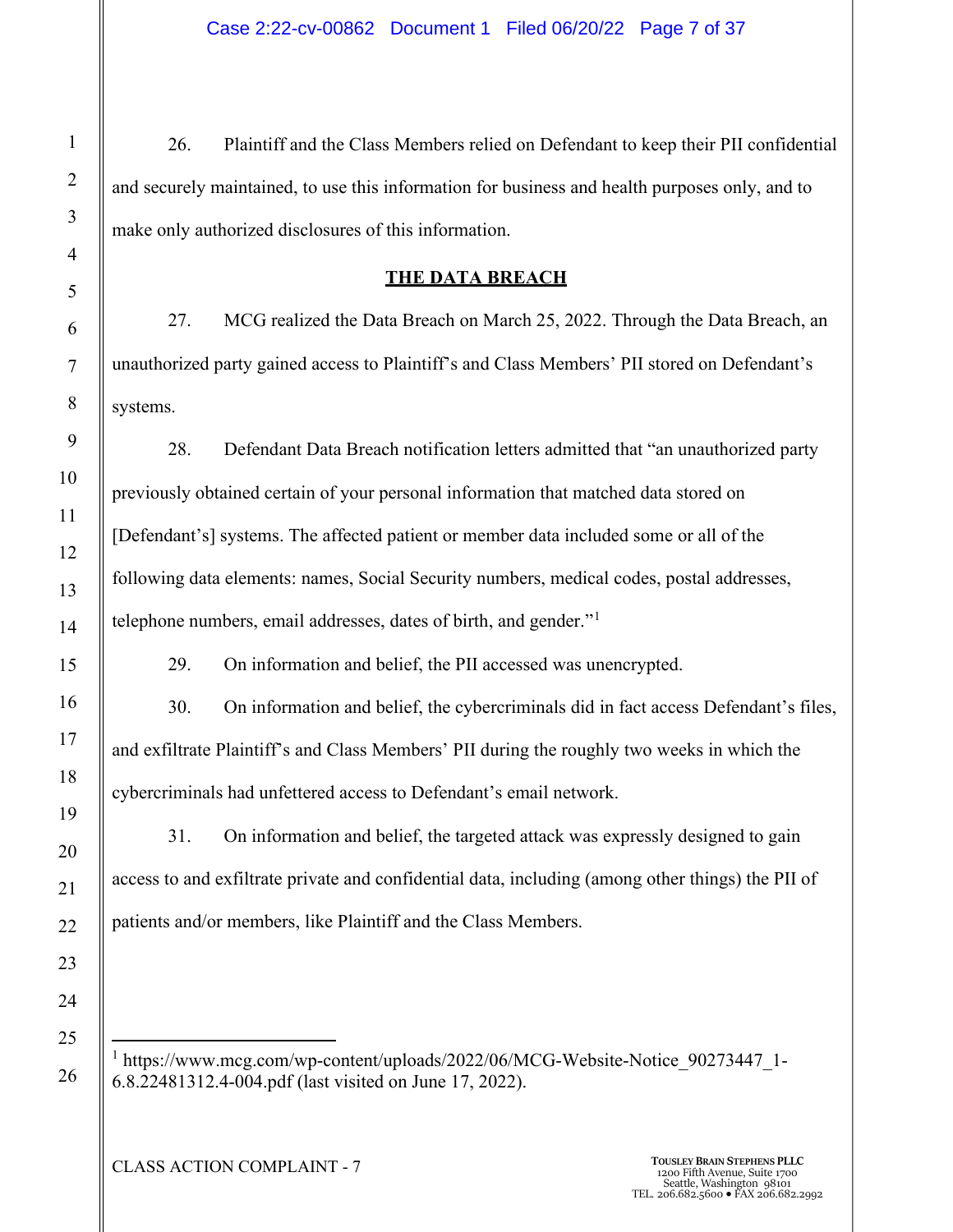32. While Defendant stated in notice letters sent to Plaintiff and Class Members (as well as on its website) that it learned of the Data Breach in March 2022, Defendant did not begin notifying impacted patients, such as Plaintiff and Class Members, until June 10, 2022– almost three months after discovering the Data Breach.

33. According to MCG's reporting to the Maine Attorney General about the Data Breach, the PII of roughly 1.1 million individuals, including Plaintiff, was compromised.

34. Acknowledging that its cybersecurity was deficient at the time of the Data Breach, admitted in its Data Breach notification letters that it "deployed additional monitoring tools and will continue to enhance the security of [its] systems."

35. Due to Defendant's inadequate security measures, Plaintiff and the Class Members now face a present, immediate, and ongoing risk of fraud and identity theft and must deal with that threat forever.

36. Defendant had obligations created by HIPAA, contract, industry standards, common law, and its own promises and representations made to Plaintiff and Class Members to keep their PII confidential and to protect it from unauthorized access and disclosure.

37. Plaintiff and Class Members provided their PII to Defendant with the reasonable expectation and mutual understanding that Defendant would comply with its obligations to keep such information confidential and secure from unauthorized access.

## **THE DATA BREACH WAS FORSEEABLE**

38. Defendant's data security obligations were particularly important given the substantial increase in cyberattacks and/or data breaches in the healthcare industry preceding the date of the breach.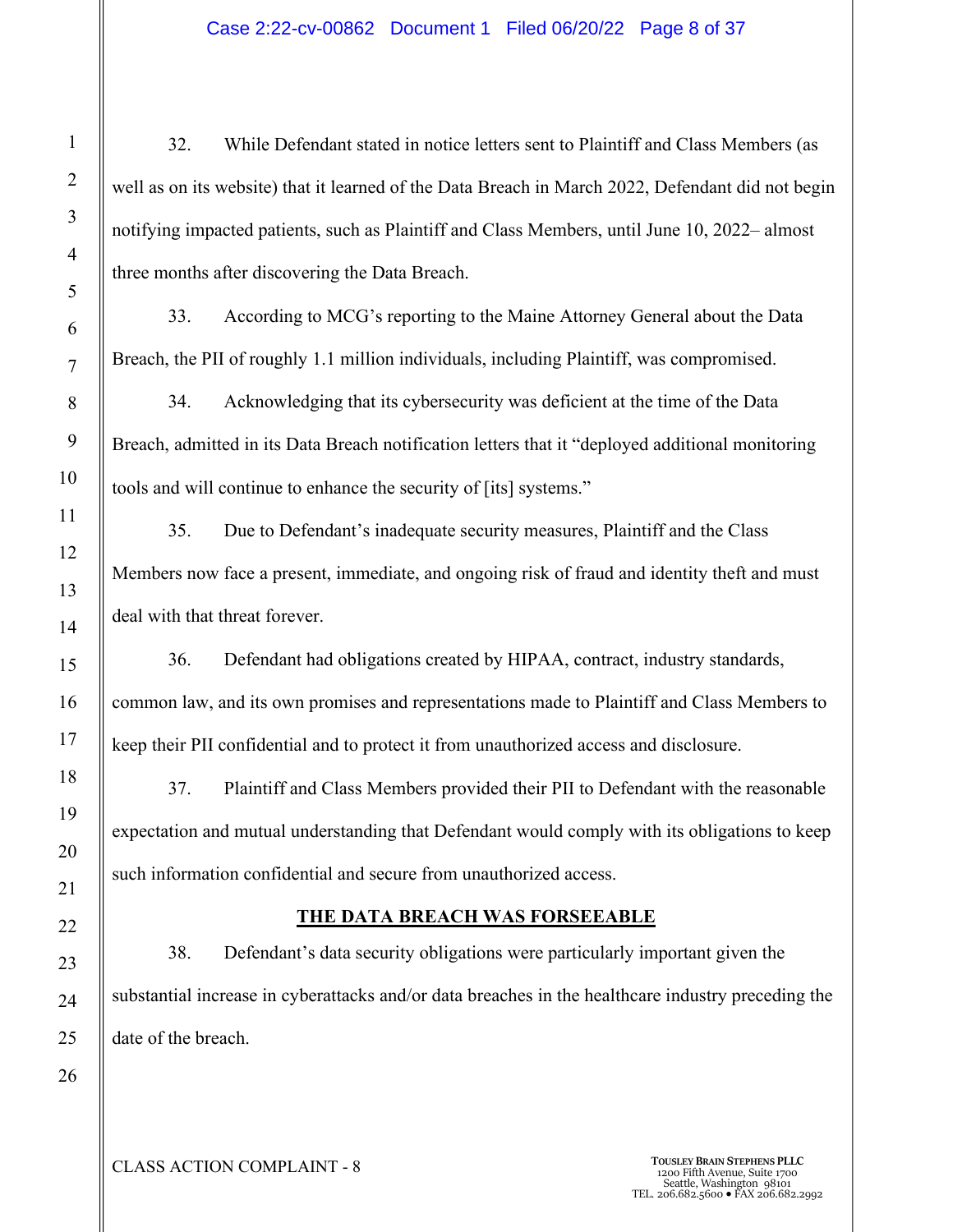2 3 4 5 6 8 10 12 13 14 15 16 17 18 19 20 21 22 23 24 25 26 39. To prevent and detect cyberattacks and/or ransomware attacks Defendant could and should have implemented, as recommended by the United States Government, the following measures: • Implement an awareness and training program. Because end users are targets, employees and individuals should be aware of the threat of ransomware and how it is delivered. • Enable strong spam filters to prevent phishing emails from reaching the end users and authenticate inbound email using technologies like Sender Policy Framework (SPF), Domain Message Authentication Reporting and Conformance (DMARC), and DomainKeys Identified Mail (DKIM) to prevent email spoofing. • Scan all incoming and outgoing emails to detect threats and filter executable files from reaching end users. • Configure firewalls to block access to known malicious IP addresses. • Patch operating systems, software, and firmware on devices. Consider using a centralized patch management system. Set anti-virus and anti-malware programs to conduct regular scans automatically. • Manage the use of privileged accounts based on the principle of least privilege: no users should be assigned administrative access unless absolutely needed; and those with a need for administrator accounts should only use them when necessary. • Configure access controls—including file, directory, and network share permissions with least privilege in mind. If a user only needs to read specific files, the user should not have write access to those files, directories, or shares. • Disable macro scripts from office files transmitted via email. Consider using Office Viewer software to open Microsoft Office files transmitted via email instead of full office suite applications. • Implement Software Restriction Policies (SRP) or other controls to prevent programs from executing from common ransomware locations, such as temporary folders supporting popular Internet browsers or compression/decompression programs, including the AppData/LocalAppData folder. • Consider disabling Remote Desktop protocol (RDP) if it is not being used. Use application whitelisting, which only allows systems to execute programs known

1

7

9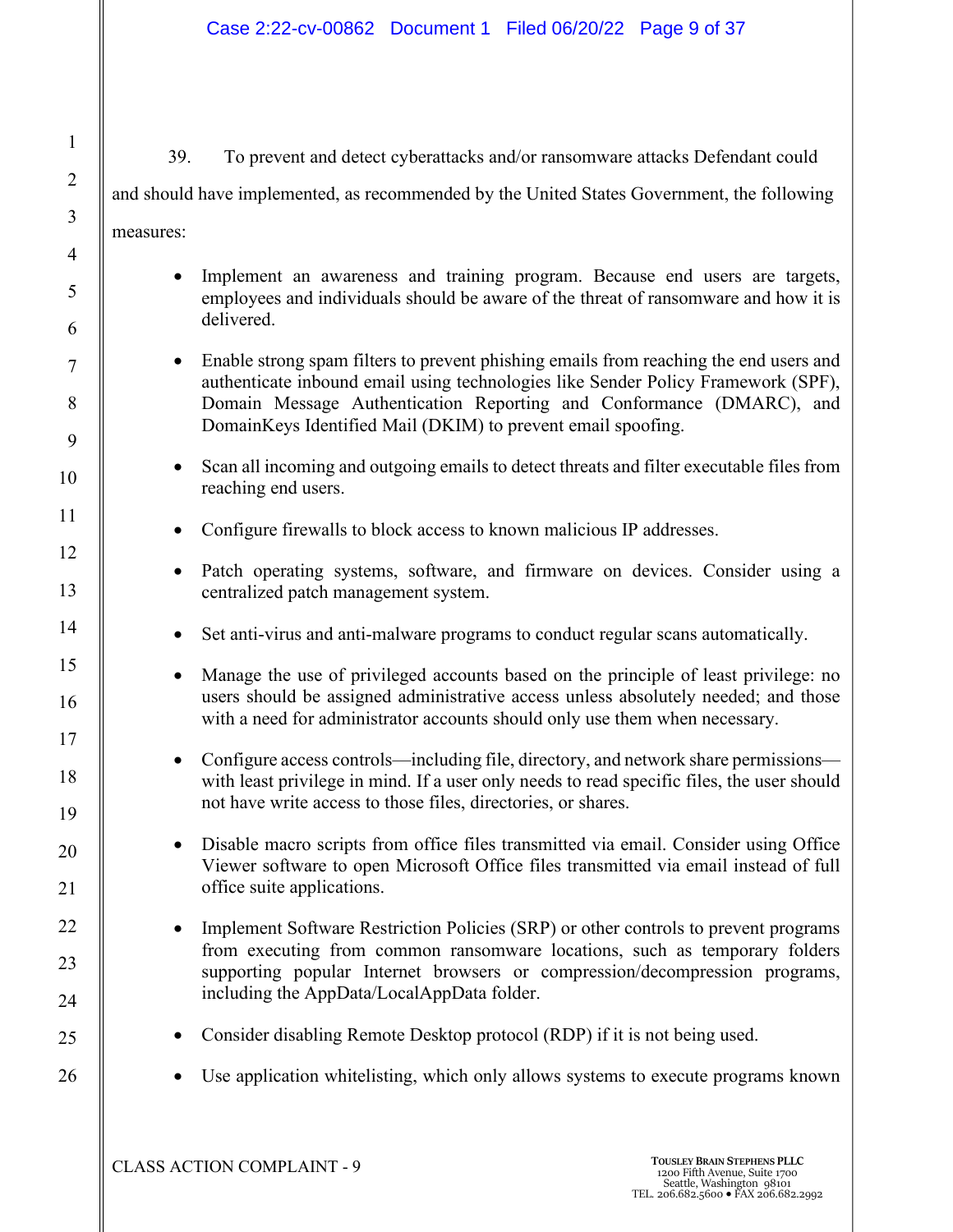| Case 2:22-cv-00862 Document 1 Filed 06/20/22 Page 10 of 37                                                                                                                                                                                                                                                                                                                                                                                                                                                                                                                                                                                                                   |
|------------------------------------------------------------------------------------------------------------------------------------------------------------------------------------------------------------------------------------------------------------------------------------------------------------------------------------------------------------------------------------------------------------------------------------------------------------------------------------------------------------------------------------------------------------------------------------------------------------------------------------------------------------------------------|
| and permitted by security policy.<br>Execute operating system environments or specific programs in a virtualized<br>environment.<br>Categorize data based on organizational value and implement physical and logical<br>$\bullet$<br>separation of networks and data for different organizational units.<br>40.<br>To prevent and detect cyber-attacks Defendant could and should have<br>implemented, as recommended by the United States Cybersecurity & Infrastructure Security<br>Agency, the following measures:<br><b>Update and patch your computer.</b> Ensure your applications and operating systems                                                               |
| (OSs) have been updated with the latest patches. Vulnerable applications and OSs are<br>the target of most ransomware attacks                                                                                                                                                                                                                                                                                                                                                                                                                                                                                                                                                |
| Use caution with links and when entering website addresses. Be careful when<br>$\bullet$<br>clicking directly on links in emails, even if the sender appears to be someone you<br>know. Attempt to independently verify website addresses (e.g., contact your<br>organization's helpdesk, search the internet for the sender organization's website or<br>the topic mentioned in the email). Pay attention to the website addresses you click on,<br>as well as those you enter yourself. Malicious website addresses often appear almost<br>identical to legitimate sites, often using a slight variation in spelling or a different<br>domain (e.g., .com instead of .net) |
| Open email attachments with caution. Be wary of opening email attachments, even<br>from senders you think you know, particularly when attachments are compressed files<br>or ZIP files.                                                                                                                                                                                                                                                                                                                                                                                                                                                                                      |
| Keep your personal information safe. Check a website's security to ensure the<br>information you submit is encrypted before you provide it                                                                                                                                                                                                                                                                                                                                                                                                                                                                                                                                   |
| Verify email senders. If you are unsure whether or not an email is legitimate, try to<br>$\bullet$<br>verify the email's legitimacy by contacting the sender directly. Do not click on any<br>links in the email. If possible, use a previous (legitimate) email to ensure the contact<br>information you have for the sender is authentic before you contact them.                                                                                                                                                                                                                                                                                                          |
| Inform yourself. Keep yourself informed about recent cybersecurity threats and up to<br>date on ransomware techniques. You can find information about known phishing<br>attacks on the Anti-Phishing Working Group website. You may also want to sign up<br>for CISA product notifications, which will alert you when a new Alert, Analysis<br>Report, Bulletin, Current Activity, or Tip has been published.                                                                                                                                                                                                                                                                |
|                                                                                                                                                                                                                                                                                                                                                                                                                                                                                                                                                                                                                                                                              |

1

2

3

4

5

6

7

8

9

10

11

12

13

14

15

16

17

18

19

20

21

22

23

24

25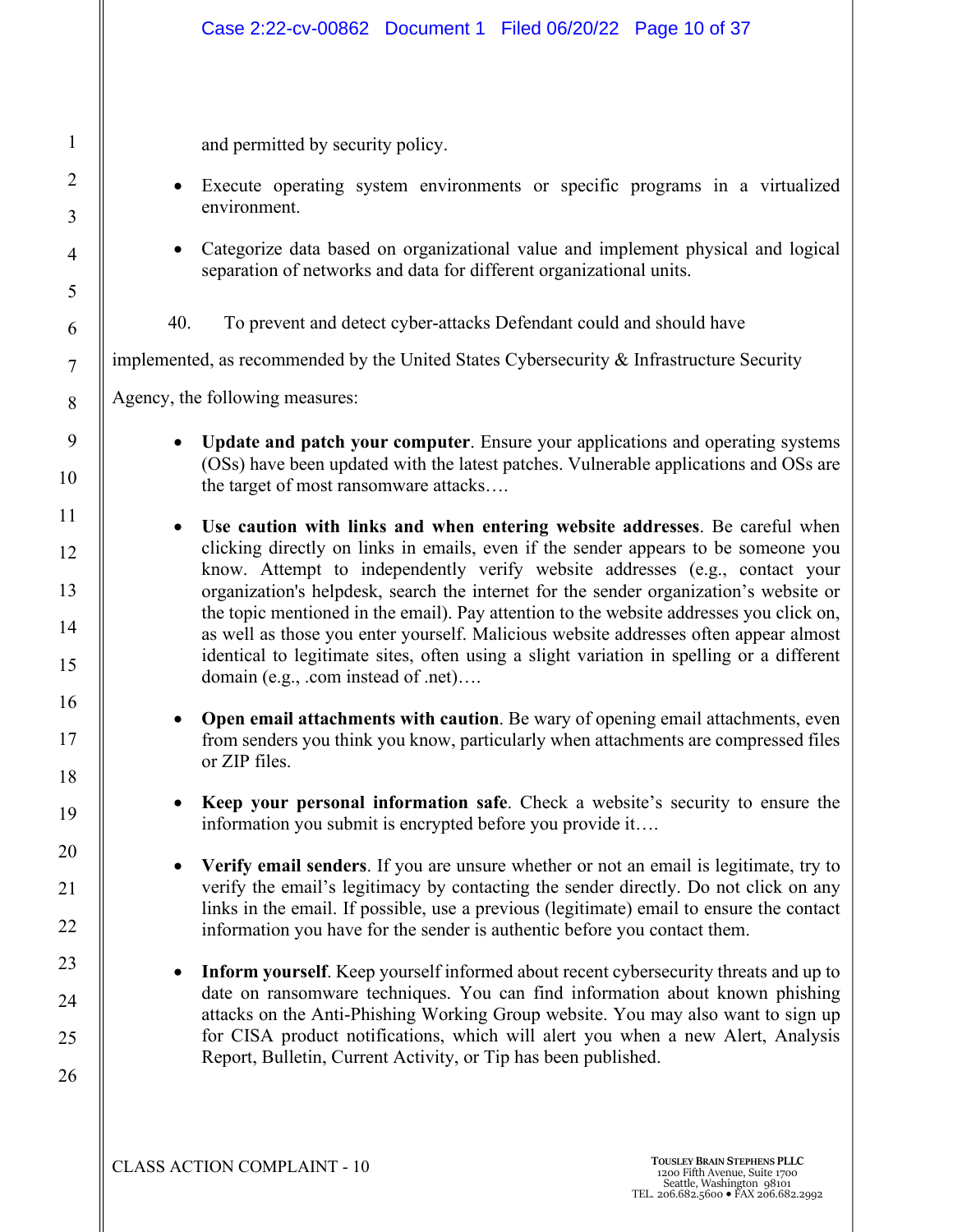1 2 3 4 5 6 7 8 9 10 11 12 13 14 15 16 17 18 19 20 21 22 23 24 25 26 • **Use and maintain preventative software programs**. Install antivirus software, firewalls, and email filters—and keep them updated—to reduce malicious network traffic... $^{2}$ 41. To prevent and detect cyber-attacks or ransomware attacks Defendant could and should have implemented, as recommended by the Microsoft Threat Protection Intelligence Team, the following measures: **Secure internet-facing assets** -Apply latest security updates; -Use threat and vulnerability management; -Perform regular audit; remove privileged credentials; **Thoroughly investigate and remediate alerts** Prioritize and treat commodity malware infections as potential full compromise; **Include IT Pros in security discussions** Ensure collaboration among [security operations], [security admins], and [information technology] admins to configure servers and other endpoints securely; **Build credential hygiene** Use [multifactor authentication] or [network level authentication] and use strong, randomized, just-in-time local admin passwords; **Apply principle of least-privilege** Monitor for adversarial activities; Hunt for brute force attempts; Monitor for cleanup of Event Logs; Analyze logon events; **Harden infrastructure** Use Windows Defender Firewall; - Enable tamper protection; - Enable cloud-delivered protection; and, Turn on attack surface reduction rules and [Antimalware Scan Interface] for <sup>2</sup> See Security Tip (ST19-001) Protecting Against Ransomware (original release date Apr. 11,

2019), *available at:* https://us-cert.cisa.gov/ncas/tips/ST19-001 (last visited June 17, 2022).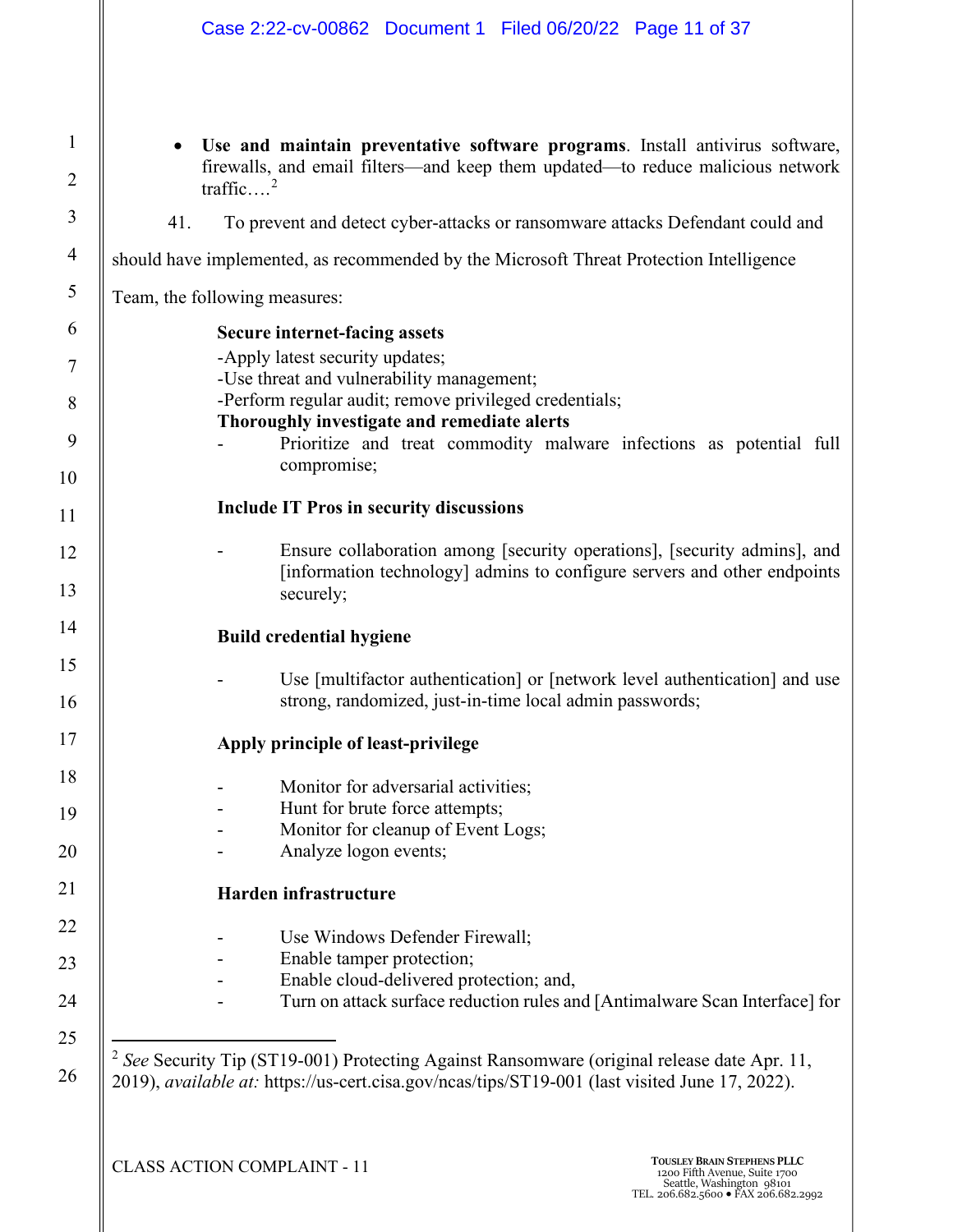Office [Visual Basic for Applications].<sup>3</sup>

42. Given that Defendant was storing the PII of Plaintiff and Class Members, Defendant could and should have implemented all of the above measures to prevent and detect ransomware attacks.

43. The occurrence of the Data Breach indicates that Defendant failed to adequately implement one or more of the above measures to prevent ransomware attacks, resulting in the Data Breach and the exposure of the PII of an undisclosed amount of current and former consumers, including Plaintiff and Class Members.

## **MCG ACQUIRES, COLLECTS, AND STORES PLAINTIFF'S AND CLASS MEMBERS' PII**

44. MCG has historically acquired, collected, and stored the PII of Plaintiff and Class Members.

45. Plaintiff and Class Members' sensitive and confidential PII is provided to MCG by their medical providers. MCG retains this information.

46. By obtaining, collecting, and storing the PII of Plaintiff and Class Members, Defendant assumed legal and equitable duties and knew or should have known that it was responsible for protecting the PII from disclosure.

47. Plaintiff and Class Members have taken reasonable steps to maintain the confidentiality of their PII and relied on MCG to keep their PII confidential and maintained securely, to use this information for business purposes only, and to make only authorized disclosures of this information.

48. MCG could have prevented this Data Breach by properly securing and encrypting the files and file servers containing the PII of Plaintiff and Class Members.

<sup>3</sup> *See* Human-operated ransomware attacks: A preventable disaster (Mar 5, 2020), *available at:*  https://www.microsoft.com/security/blog/2020/03/05/human-operated-ransomware-attacks-apreventable-disaster/ (last visited June 17, 2022).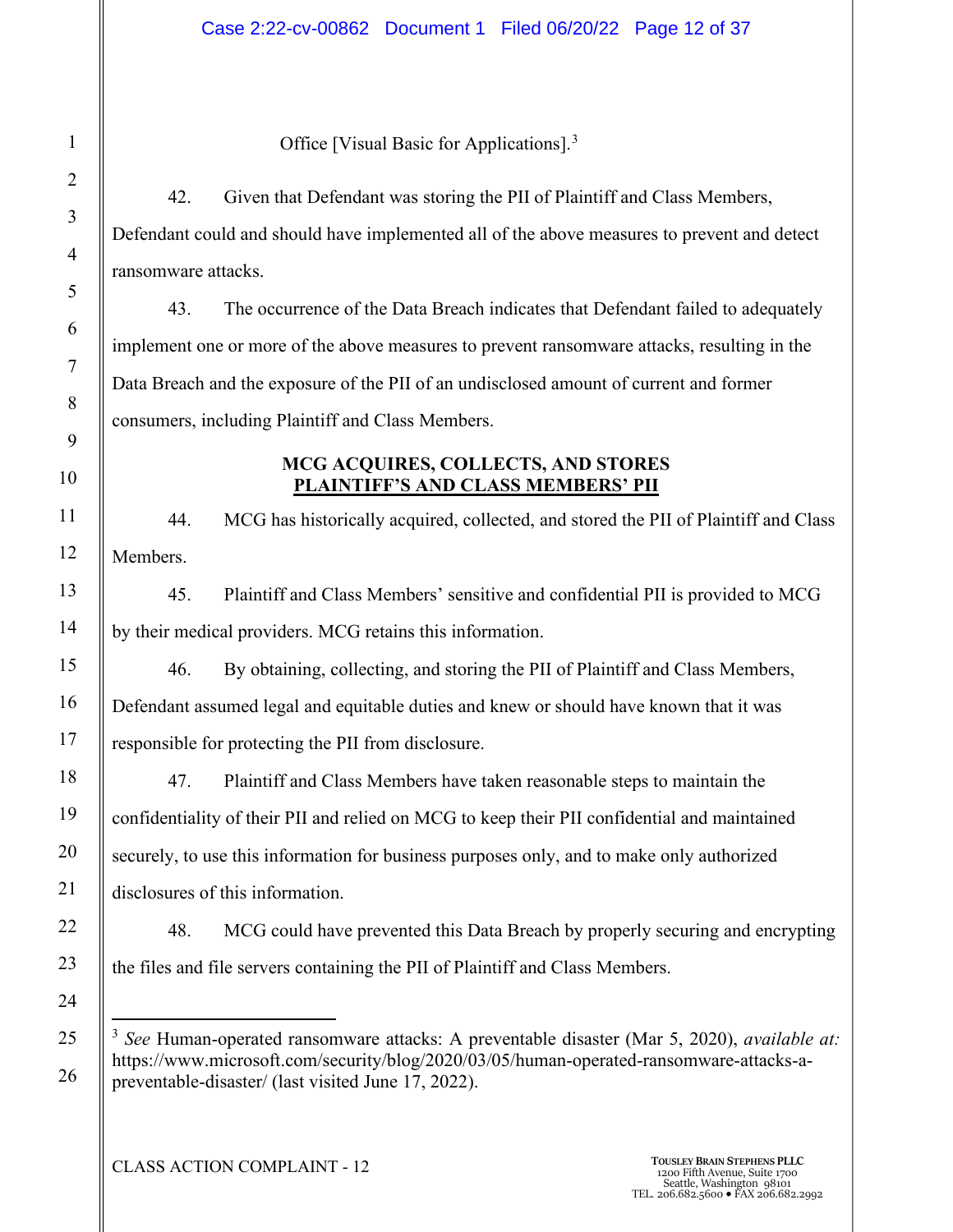49. MCG's negligence in safeguarding the PII of Plaintiff and Class Members is exacerbated by the repeated warnings and alerts directed to protecting and securing sensitive data.

50. Despite the prevalence of public announcements of data breach and data security compromises, MCG failed to take appropriate steps to protect the PII of Plaintiff and Class Members from being compromised.

## **MCG KNEW OR SHOULD HAVE KNOWN THE RISK BECAUSE THE MEDICAL SERVICES SECTOR IS PARTICUALRY SUSCEPTIBLE TO CYBERATTACKS**

51. Defendant knew and understood unprotected or exposed PII in the custody of companies operating in the health care industry, such as Defendant, is valuable and highly sought after by nefarious third parties seeking to illegally monetize that PII through unauthorized access. *Value of Personally Identifiable Information*

52. The Federal Trade Commission ("FTC") defines identity theft as "a fraud committed or attempted using the identifying information of another person without authority."<sup>4</sup> The FTC describes "identifying information" as "any name or number that may be used, alone or in conjunction with any other information, to identify a specific person," including, among other things, "[n]ame, Social Security number, date of birth, official State or government issued driver's license or identification number, alien registration number, government passport number, employer or taxpayer identification number."<sup>5</sup>

53. The PII of individuals remains of high value to criminals, as evidenced by the prices they will pay through the dark web. Numerous sources cite dark web pricing for stolen identity credentials. For example, PII can be sold at a price ranging from \$40 to \$200, and bank

4 17 C.F.R. § 248.201 (2013). <sup>5</sup> *Id*.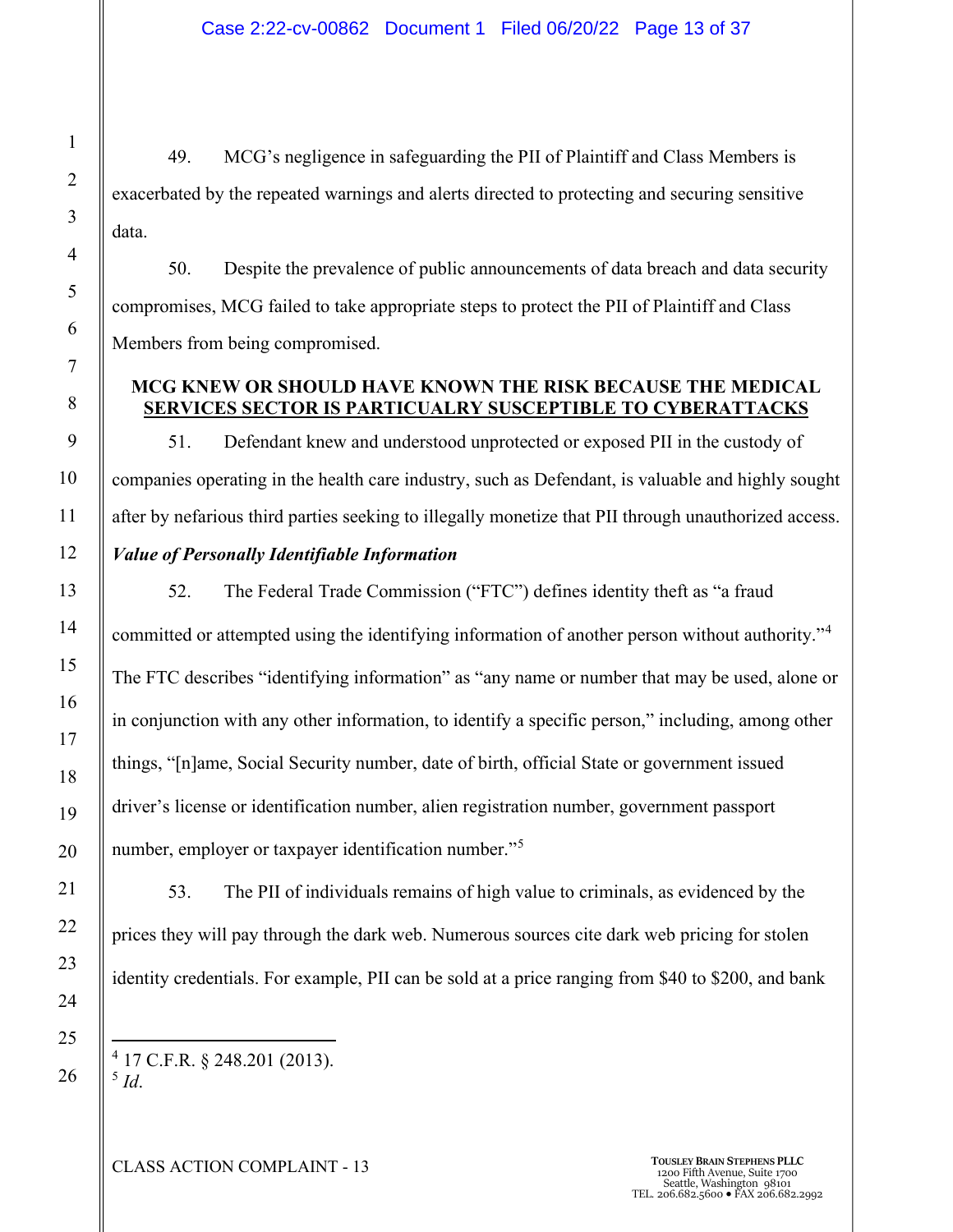## Case 2:22-cv-00862 Document 1 Filed 06/20/22 Page 14 of 37

details have a price range of \$50 to \$200.<sup>6</sup> Experian reports that a stolen credit or debit card number can sell for \$5 to \$110 on the dark web.<sup>7</sup> Criminals can also purchase access to entire company data breaches from \$900 to \$4,500.<sup>8</sup>

54. Social Security numbers, for example, are among the worst kind of PII to have stolen because they may be put to a variety of fraudulent uses and are difficult for an individual to change. The Social Security Administration stresses that the loss of an individual's Social Security number, as is the case here, can lead to identity theft and extensive financial fraud: A dishonest person who has your Social Security number can use it to get other personal information about you. Identity thieves can use your number and your good credit to apply for more credit in your name. Then, they use the credit cards and don't pay the bills, it damages your credit. You may not find out that someone is using your number until you're turned down for credit, or you begin to get calls from unknown creditors demanding payment for items you never bought. Someone illegally using your Social Security number and assuming your identity can cause a lot of problems.<sup>9</sup> 55. What is more, it is no easy task to change or cancel a stolen Social Security number. An individual cannot obtain a new Social Security number without significant paperwork and evidence of actual misuse. In other words, preventive action to defend against the possibility of misuse of a Social Security number is not permitted; an individual must show evidence of actual, ongoing fraud activity to obtain a new number. <sup>6</sup> *Your personal data is for sale on the dark web. Here's how much it costs, Digital Trends, Oct.* 16, 2019, *available at*: https://www.digitaltrends.com/computing/personal-data-sold-on-the-

dark-web-how-much-it-costs/ (last visited June 17, 2022).

<sup>7</sup> *Here's How Much Your Personal Information Is Selling for on the Dark Web*, Experian, Dec. 6, 2017, *available at*: https://www.experian.com/blogs/ask-experian/heres-how-much-yourpersonal-information-is-selling-for-on-the-dark-web/ (last visited June 17, 2022).

<sup>8</sup> *In the Dark*, VPNOverview, 2019, *available at*: https://vpnoverview.com/privacy/anonymousbrowsing/in-the-dark/ (last visited June 17, 2022).

<sup>9</sup> Social Security Administration, *Identity Theft and Your Social Security Number*, *available at*: https://www.ssa.gov/pubs/EN-05-10064.pdf (last visited June 17, 2022).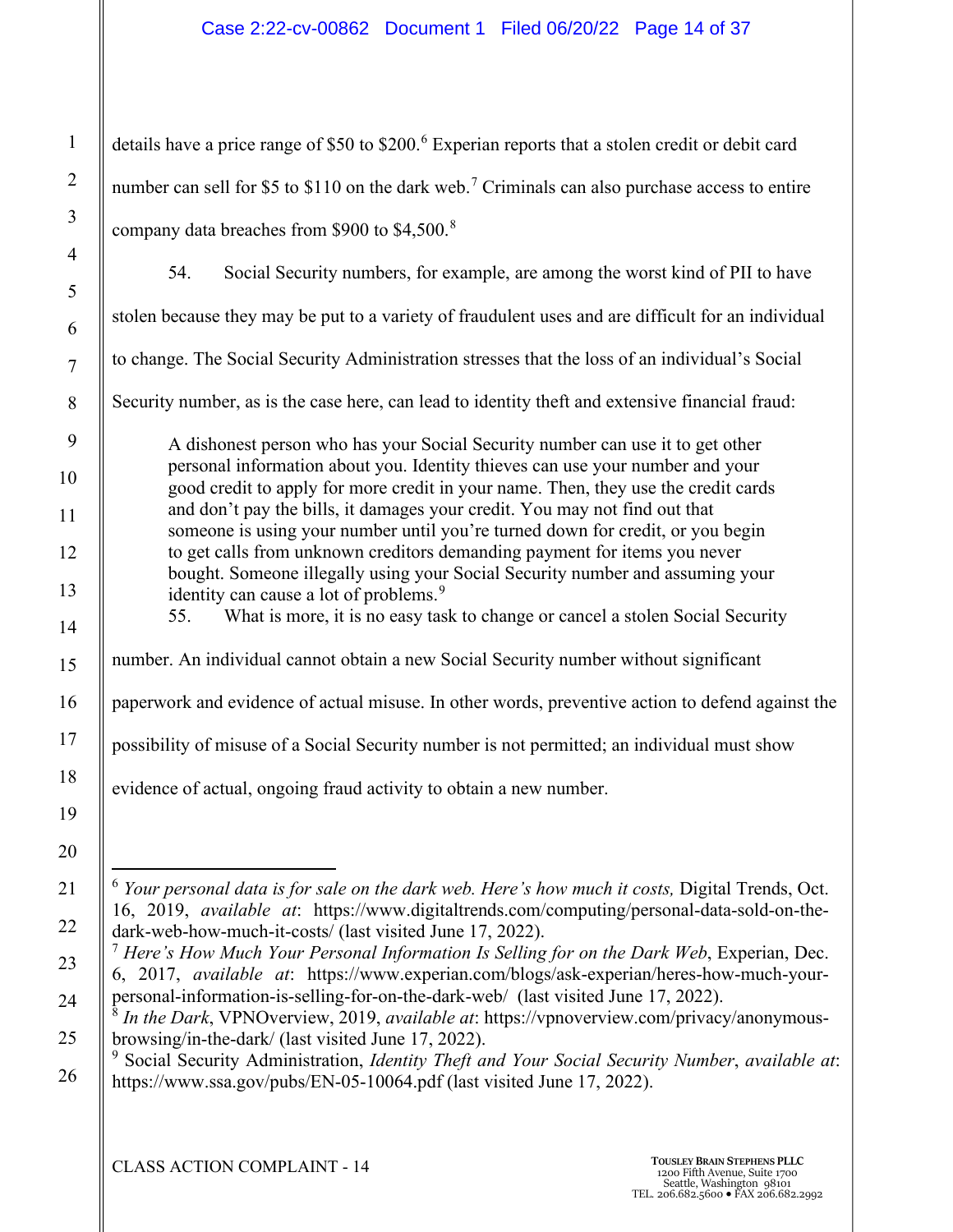## Case 2:22-cv-00862 Document 1 Filed 06/20/22 Page 15 of 37

56. Even then, a new Social Security number may not be effective. According to Julie Ferguson of the Identity Theft Resource Center, "[t]he credit bureaus and banks are able to link the new number very quickly to the old number, so all of that old bad information is quickly inherited into the new Social Security number."<sup>10</sup>

57. Based on the foregoing, the information compromised in the Data Breach is significantly more valuable than the loss of, for example, credit card information in a retailer data breach because, there, victims can cancel or close credit and debit card accounts. The information compromised in this Data Breach is impossible to "close" and difficult, if not impossible, to change—Social Security number, driver's license number, name, and date of birth.

58. This data demands a much higher price on the black market. Martin Walter, senior director at cybersecurity firm RedSeal, explained, "Compared to credit card information, personally identifiable information and Social Security numbers are worth more than 10x on the black market."<sup>11</sup>

59. Among other forms of fraud, identity thieves may obtain driver's licenses, government benefits, medical services, and housing or even give false information to police.

60. The fraudulent activity resulting from the Data Breach may not come to light for years.

<sup>10</sup> Bryan Naylor, *Victims of Social Security Number Theft Find It's Hard to Bounce Back*, NPR (Feb. 9, 2015), *available at*: http://www.npr.org/2015/02/09/384875839/data-stolen-by-anthem-shackers-has-millionsworrying-about-identity-theft (last visited June 17, 2022).

<sup>&</sup>lt;sup>11</sup> Time Greene, *Anthem Hack: Personal Data Stolen Sells for 10x Price of Stolen Credit Card Numbers*, IT World, (Feb. 6, 2015), *available at*:

https://www.networkworld.com/article/2880366/anthem-hack-personal-data-stolen-sells-for-10xprice-of-stolen-credit-card-numbers.html (last visited June 17, 2022).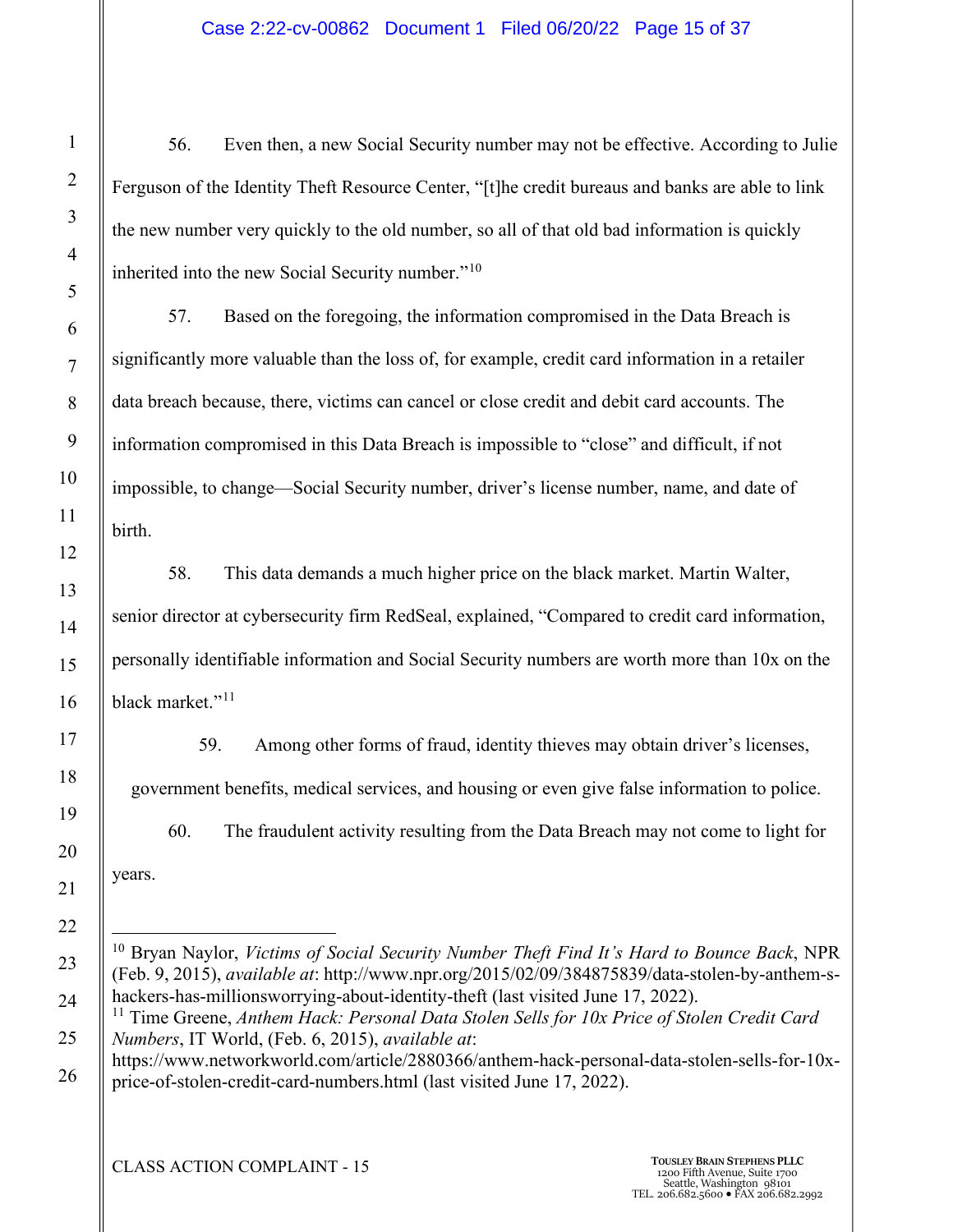61. There may be a time lag between when harm occurs versus when it is discovered, and also between when PII is stolen and when it is used. According to the U.S. Government Accountability Office ("GAO"), which conducted a study regarding data breaches: [L]aw enforcement officials told us that in some cases, stolen data may be held for up to a year or more before being used to commit identity theft. Further, once stolen data have been sold or posted on the Web, fraudulent use of that information may continue for years. As a result, studies that attempt to measure the harm resulting from data breaches cannot necessarily rule out all future harm.<sup>12</sup> 62. At all relevant times, Defendant knew, or reasonably should have known, of the importance of safeguarding the PII of Plaintiff and Class Members, including Social Security numbers, and of the foreseeable consequences that would occur if Defendant's data security system and network was breached, including, specifically, the significant costs that would be imposed on Plaintiff and Class Members as a result of a breach. 63. Plaintiff and Class Members now face years of constant surveillance of their financial and personal records, monitoring, and loss of rights. The Class is incurring and will continue to incur such damages in addition to any fraudulent use of their PII.

64. Defendant was, or should have been, fully aware of the unique type and the significant volume of data on Defendant's server(s), amounting to potentially thousands of individuals' detailed PII, and, thus, the significant number of individuals who would be harmed by the exposure of the unencrypted data.

65. In the breach notification letter, Defendant made an offer of 12 months of identity monitoring services. This is wholly inadequate to compensate Plaintiff and Class Members as it

<sup>12</sup> *Report to Congressional Requesters*, GAO, at 29 (June 2007), *available at:*  https://www.gao.gov/assets/gao-07-737.pdf (last visited June 17, 2022).

**CLASS ACTION COMPLAINT - 16 TOUSLEY BRAIN STEPHENS PLLC** 1200 Fifth Avenue, Suite 1700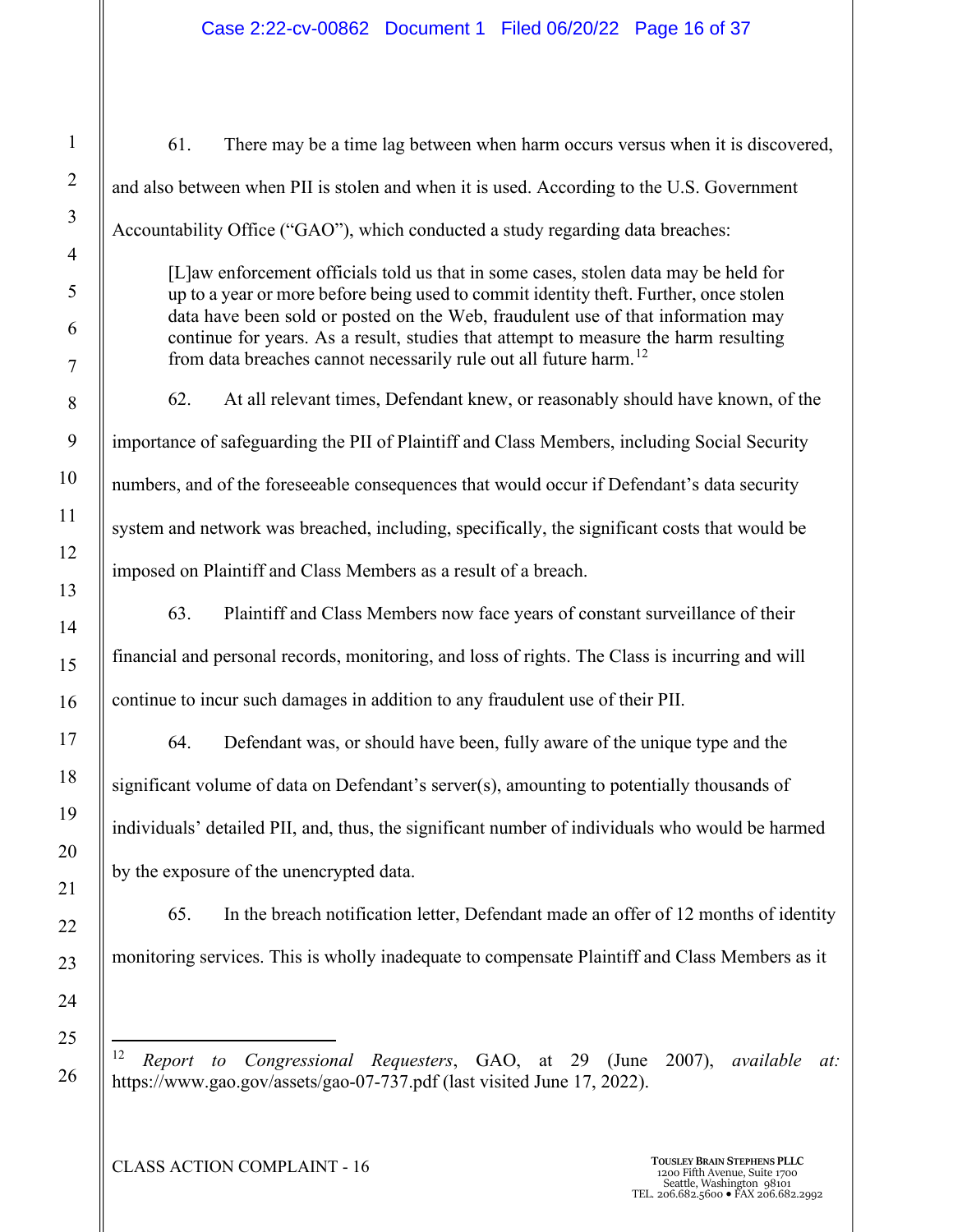## Case 2:22-cv-00862 Document 1 Filed 06/20/22 Page 17 of 37

fails to provide for the fact that victims of data breaches and other unauthorized disclosures commonly face multiple years of ongoing identity theft, and medical and financial fraud, and it entirely fails to provide sufficient compensation for the unauthorized release and disclosure of Plaintiff's and Class Members' PII.

66. The injuries to Plaintiff and Class Members were directly and proximately caused by Defendant's failure to implement or maintain adequate data security measures for the PII of Plaintiff and Class Members.

67. The ramifications of Defendant's failure to keep secure the PII of Plaintiff and Class Members are long lasting and severe. Once PII is stolen, particularly Social Security numbers, fraudulent use of that information and damage to victims may continue for years.

## *Defendant failed to properly protect Plaintiff's and Class Members' PII*

68. Defendant breached its obligations to Plaintiff and Class Members and was otherwise negligent and reckless because it failed to properly maintain and safeguard its computer systems and data. Defendant's unlawful conduct includes, but is not limited to, the following acts and/or omissions:

- a. Failing to maintain an adequate data security system to reduce the risk of data breaches, cyber-attacks, hacking incidents, and ransomware attacks;
- b. Failing to adequately protect patients' PII;
- c. Failing to properly monitor its own data security systems for existing or prior intrusions;
- d. Failing to ensure the confidentiality and integrity of electronic PHI it created, received, maintained, and/or transmitted, in violation of 45 C.F.R.  $\S$  164.306(a)(1);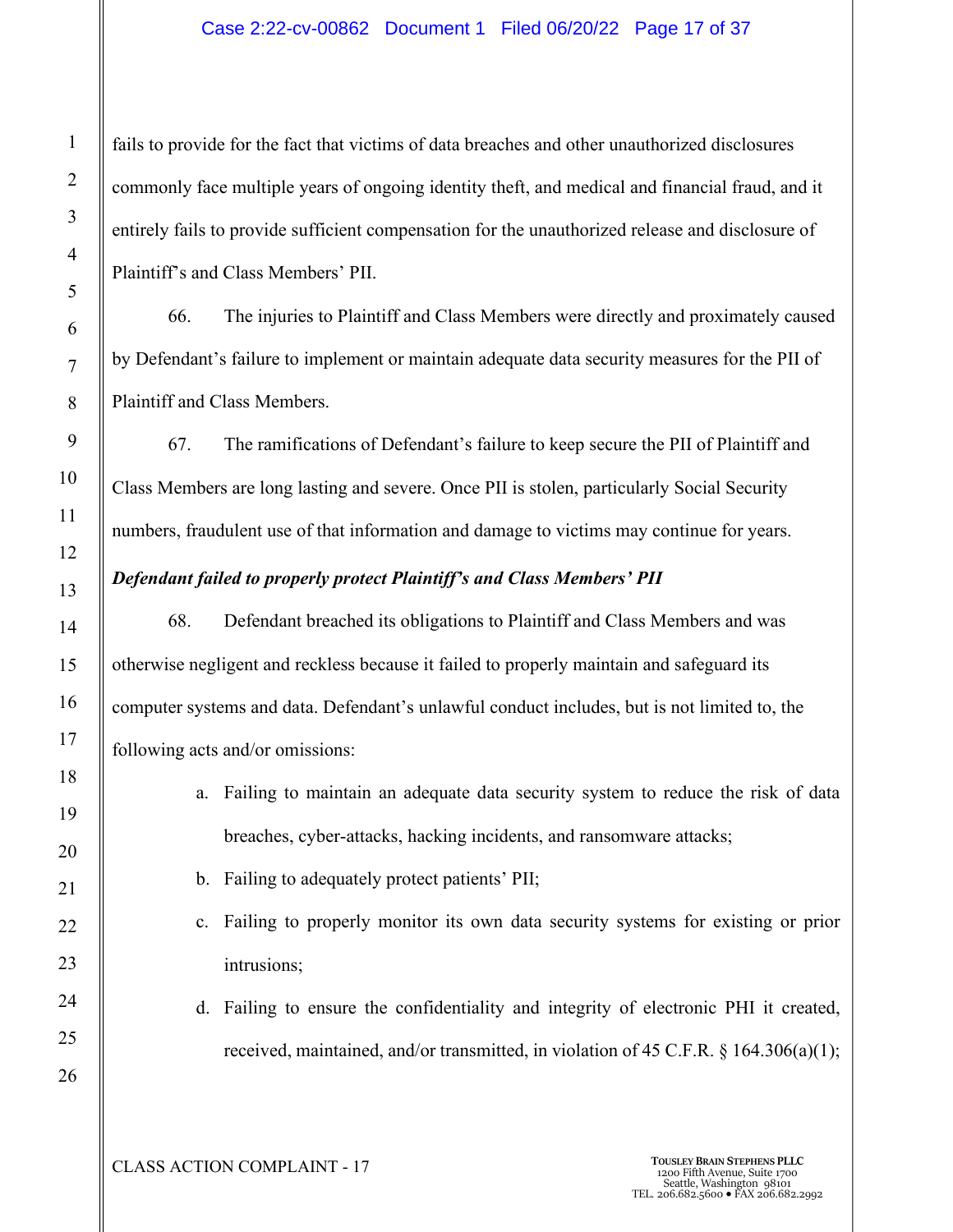- e. Failing to implement technical policies and procedures for electronic information systems that maintain electronic PHI to allow access only to those persons or software programs that have been granted access rights in violation of 45 C.F.R. §  $164.312(a)(1);$
- f. Failing to implement policies and procedures to prevent, detect, contain, and correct security violations in violation of 45 C.F.R. § 164.308(a)(1)(i);
- g. Failing to implement procedures to review records of information system activity regularly, such as audit logs, access reports, and security incident tracking reports in violation of 45 C.F.R.  $\S$  164.308(a)(1)(ii)(D);
- h. Failing to protect against reasonably anticipated threats or hazards to the security or integrity of electronic PHI in violation of 45 C.F.R. § 164.306(a)(2);
- i. Failing to protect against reasonably anticipated uses or disclosures of electronic PHI that are not permitted under the privacy rules regarding individually identifiable health information in violation of 45 C.F.R.  $\S$  164.306(a)(3);
- j. Failing to ensure compliance with HIPAA security standard rules by its workforces in violation of 45 C.F.R. § 164.306(a)(4);
- k. Failing to train all members of its workforces effectively on the policies and procedures regarding PHI as necessary and appropriate for the members of its workforces to carry out their functions and to maintain security of PHI, in violation of 45 C.F.R. § 164.530(b);
- l. Failing to render the electronic PHI it maintained unusable, unreadable, or indecipherable to unauthorized individuals, as it had not encrypted the electronic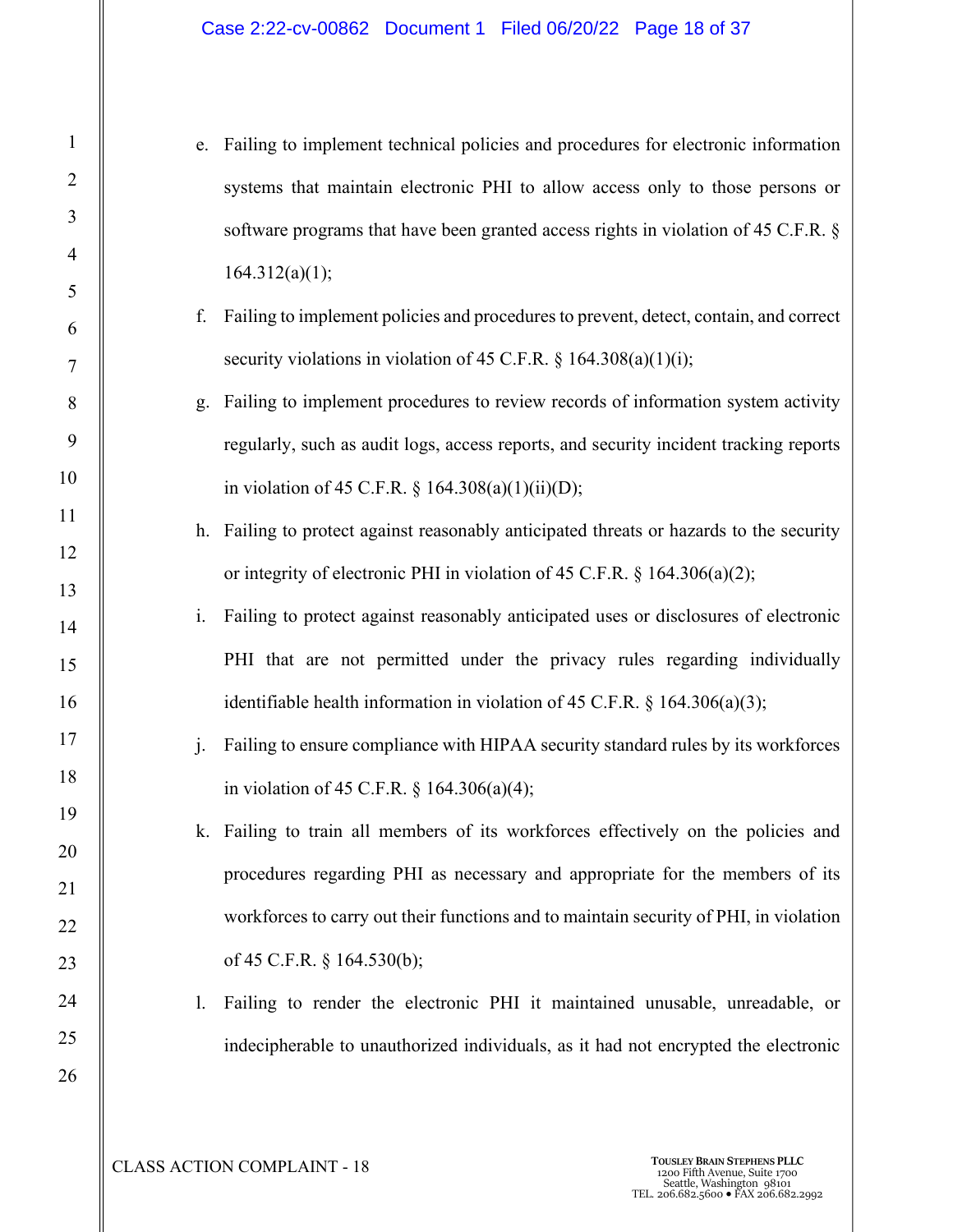#### Case 2:22-cv-00862 Document 1 Filed 06/20/22 Page 19 of 37

PHI as specified in the HIPAA Security Rule by "the use of an algorithmic process to transform data into a form in which there is a low probability of assigning meaning without use of a confidential process or key" (45 CFR § 164.304's definition of "encryption");

- m. Failing to comply with FTC guidelines for cybersecurity, in violation of Section 5 of the FTC Act, and;
- n. Failing to adhere to industry standards for cybersecurity.

69. As the result of computer systems in need of security upgrades, inadequate procedures for handling email phishing attacks, viruses, malignant computer code, hacking attacks, Defendant negligently and unlawfully failed to safeguard Plaintiff's and Class Members' PII.

70. Accordingly, as outlined below, Plaintiff and Class Members now face a present, increased, and immediate risk of fraud and identity theft.

## *Cyberattacks and data breaches cause disruption and put individuals at an increased risk of fraud and identity theft*

71. Hacking incidents and data breaches at healthcare related companies like Defendant are especially problematic because of the sensitive nature of the information at issue and the disruption they cause to the medical treatment and overall daily lives of patients affected by the attack.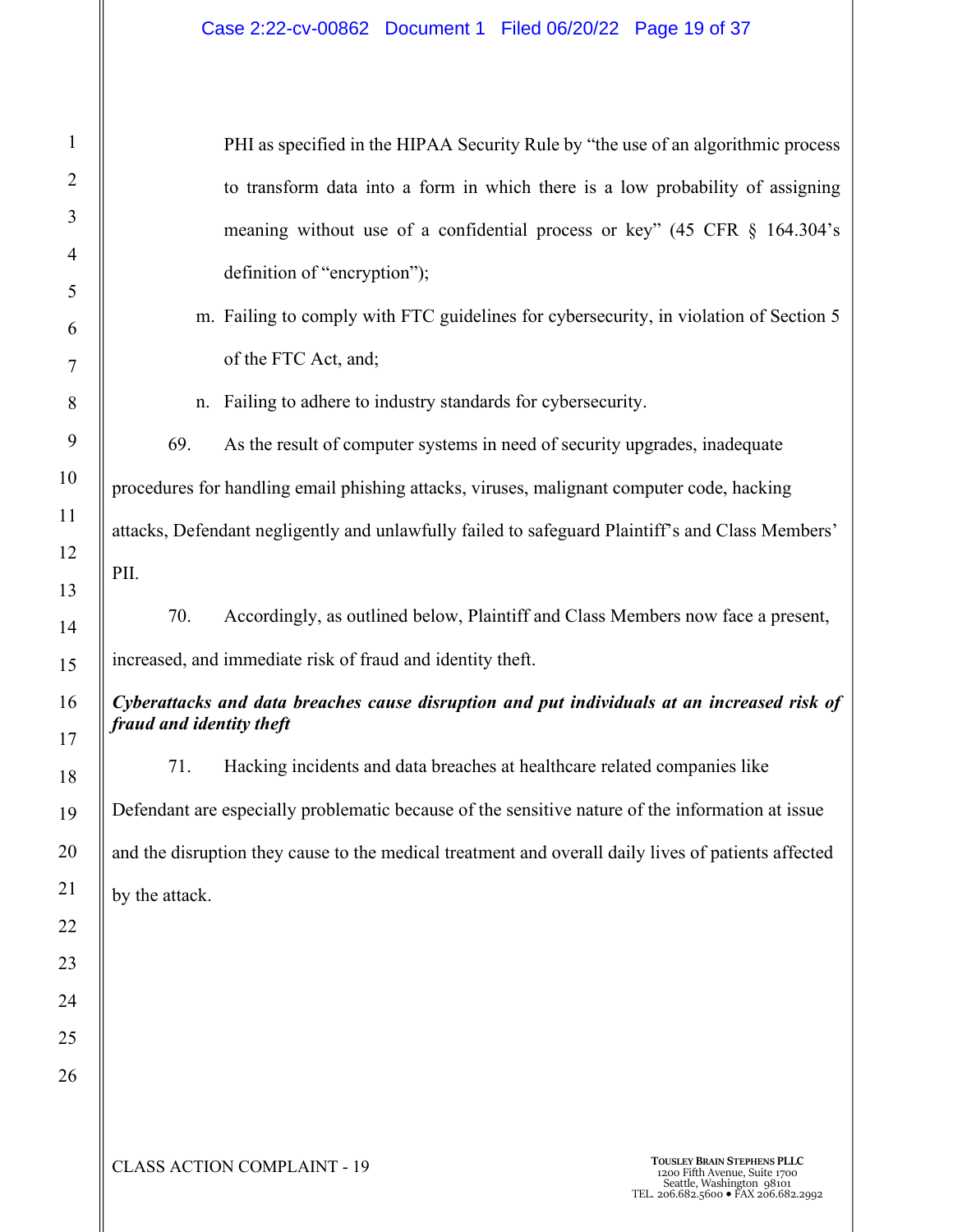72. Researchers have found that at medical facilities that experienced a data security incident, the death rate among patients increased in the months and years after the attack.<sup>13</sup>

73. Researchers have further found that at medical facilities that experienced a data security incident, the incident was associated with deterioration in timeliness and patient outcomes, generally.<sup>14</sup>

74. The United States Government Accountability Office released a report in 2007 regarding data breaches ("GAO Report") in which it noted that victims of identity theft will face "substantial costs and time to repair the damage to their good name and credit record."<sup>15</sup>

75. That is because any victim of a data breach is exposed to serious ramifications regardless of the nature of the data. Indeed, the reason criminals steal personally identifiable information is to monetize it. They do this by selling the spoils of their cyberattacks on the black market to identity thieves who desire to extort and harass victims, take over victims' identities in order to engage in illegal financial transactions under the victims' names. Because a person's identity is akin to a puzzle, the more accurate pieces of data an identity thief obtains about a person, the easier it is for the thief to take on the victim's identity, or otherwise harass or track the victim. For example, armed with just a name and date of birth, a data thief can utilize a hacking technique referred to as "social engineering" to obtain even more information about a

<sup>13</sup> *See* Nsikan Akpan, *Ransomware and Data Breaches Linked to Uptick in Fatal Heart Attacks*, PBS (Oct. 24, 2019), https://www.pbs.org/newshour/science/ransomware-and-other-databreaches-linked-to-uptick-in-fatal-heart-attacks.

<sup>14</sup> *See* Sung J. Choi et al., *Data Breach Remediation Efforts and Their Implications for Hospital Quality*, 54 Health Services Research 971, 971-980 (2019). Available at https://onlinelibrary.wiley.com/doi/full/10.1111/1475-6773.13203.

<sup>&</sup>lt;sup>15</sup> See U.S. Gov. Accounting Office, GAO-07-737, Personal Information: Data Breaches Are Frequent, but Evidence of Resulting Identity Theft Is Limited; However, the Full Extent Is Unknown (2007). Available at https://www.gao.gov/new.items/d07737.pdf.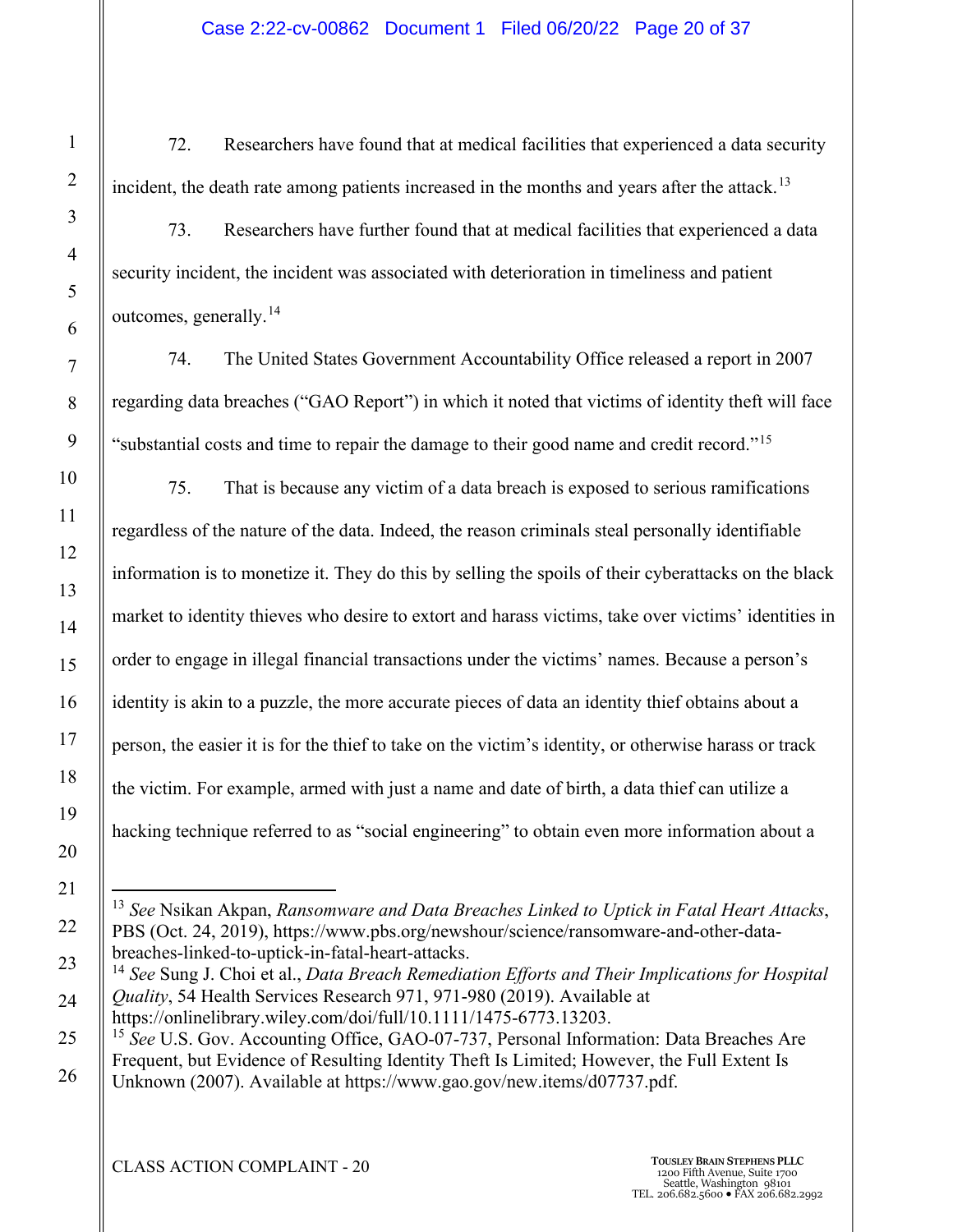victim's identity, such as a person's login credentials or Social Security number. Social engineering is a form of hacking whereby a data thief uses previously acquired information to manipulate individuals into disclosing additional confidential or personal information through means such as spam phone calls and text messages or phishing emails.

76. The FTC recommends that identity theft victims take several steps to protect their personal and financial information after a data breach, including contacting one of the credit bureaus to place a fraud alert (consider an extended fraud alert that lasts for 7 years if someone steals their identity), reviewing their credit reports, contacting companies to remove fraudulent charges from their accounts, placing a credit freeze on their credit, and correcting their credit reports.<sup>16</sup>

77. Identity thieves use stolen personal information such as Social Security numbers for a variety of crimes, including credit card fraud, phone or utilities fraud, and bank/finance fraud.

78. Identity thieves can also use Social Security numbers to obtain a driver's license or official identification card in the victim's name but with the thief's picture; use the victim's name and Social Security number to obtain government benefits; or file a fraudulent tax return using the victim's information. In addition, identity thieves may obtain a job using the victim's Social Security number, rent a house or receive medical services in the victim's name, and may even give the victim's personal information to police during an arrest resulting in an arrest warrant being issued in the victim's name.

<sup>16</sup> *See IdentityTheft.gov*, Federal Trade Commission, https://www.identitytheft.gov/Steps (last visited June 17, 2022).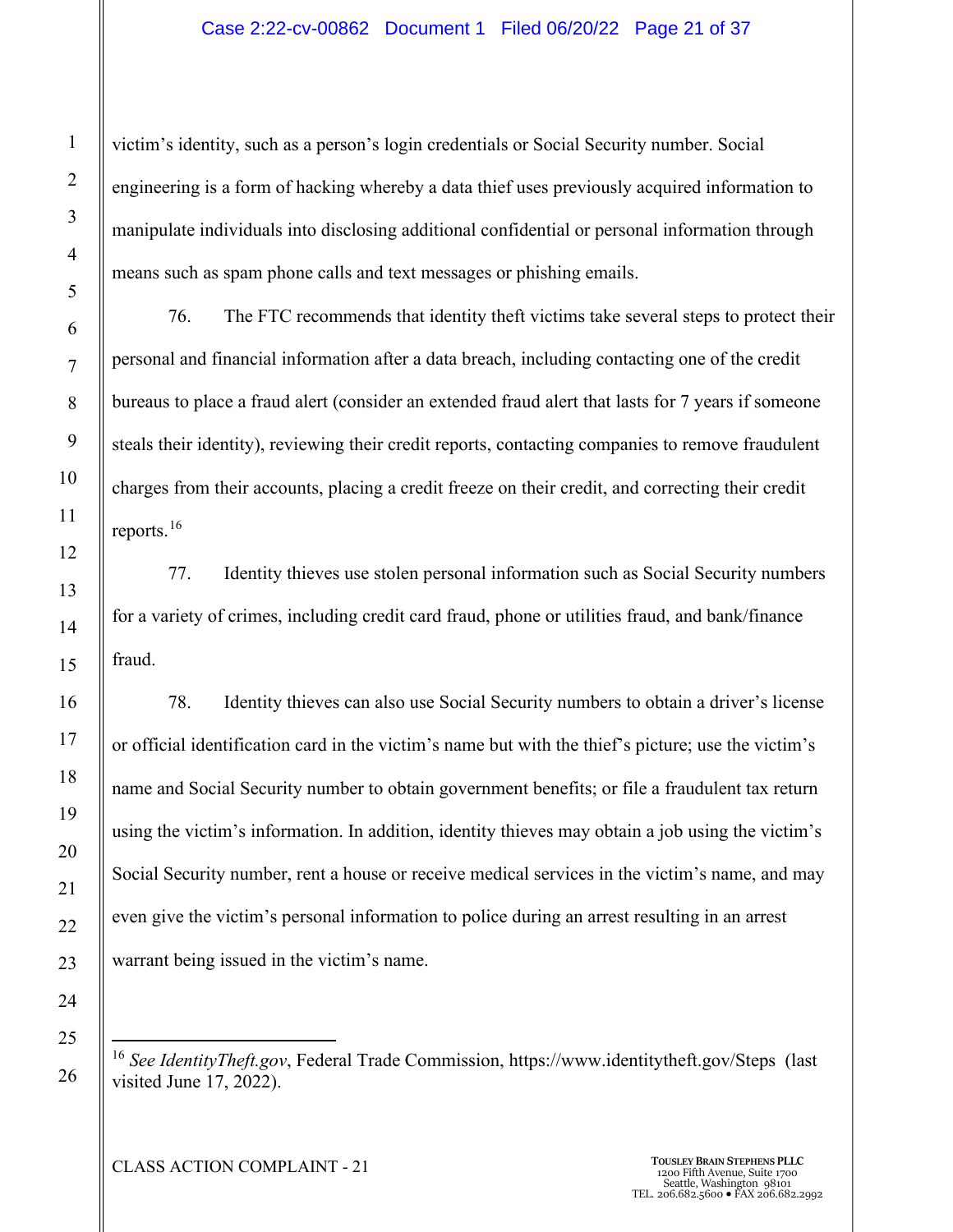79. A study by Identity Theft Resource Center shows the multitude of harms caused by fraudulent

#### **PLAINTIFF'S AND CLASS MEMBERS' DAMAGES**

80. At all relevant times, Defendant knew, or reasonably should have known, of the importance of safeguarding PII and of the foreseeable consequences if its data security, or agent's data security systems were breached, including the significant costs that would be imposed on Plaintiff and the Class as a result of the breach.

81. As a direct and proximate result of Defendant's conduct, Plaintiff and the other Class Members have been placed at an imminent, immediate, and continuing increased risk of harm from fraud and identity theft.

82. As a result of the Breach, Plaintiff and the other Class Members must now be vigilant and review their credit reports for suspected incidents of identity theft, and educate themselves about security freezes, fraud alerts, and other steps to protect themselves against identity theft. The need for additional monitoring for identity theft and fraud will extend indefinitely into the future.

83. Even absent any adverse use, consumers suffer injury from the simple fact that information associated with their financial accounts and identity has been stolen. When such sensitive information is stolen, accounts become less secure and the information once used to sign up for bank accounts and other financial services is no longer as reliable as it had been before the theft. Thus, consumers must spend time and money to re-secure their financial position and rebuild the good standing they once had in the financial community.

84. Plaintiff and the other Class Members have suffered and will suffer actual injury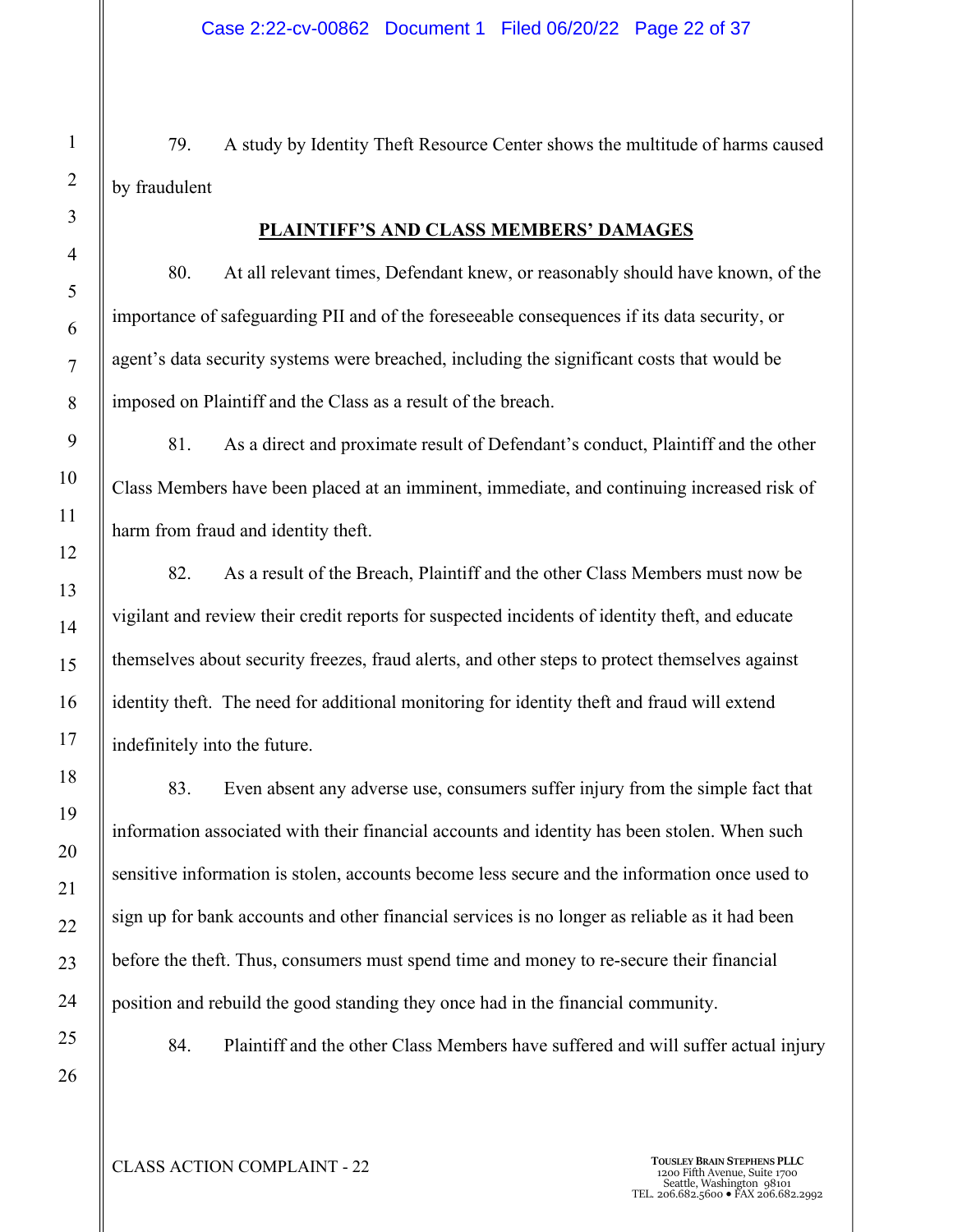# Case 2:22-cv-00862 Document 1 Filed 06/20/22 Page 23 of 37

| $\mathbf{1}$            | due to loss of time and increased risk of identity theft as a direct result of the Breach. In addition |                                                                                                                                                                         |  |  |  |
|-------------------------|--------------------------------------------------------------------------------------------------------|-------------------------------------------------------------------------------------------------------------------------------------------------------------------------|--|--|--|
| $\overline{\mathbf{c}}$ | to fraudulent charges, loss of use of and access to their account funds, costs associated with their   |                                                                                                                                                                         |  |  |  |
| $\overline{\mathbf{3}}$ | inability to obtain money from their accounts, diminution of value of the data, and damage to          |                                                                                                                                                                         |  |  |  |
| 4                       | their credit, Plaintiff and the other Class Members suffer ascertainable losses in the form of out-    |                                                                                                                                                                         |  |  |  |
| 5<br>6                  | of-pocket expenses, opportunity costs, and the time and costs reasonably incurred to remedy or         |                                                                                                                                                                         |  |  |  |
| 7                       | mitigate the effects of the Breach, including:                                                         |                                                                                                                                                                         |  |  |  |
| 8                       | a.                                                                                                     | Monitoring compromised accounts for fraudulent charges;                                                                                                                 |  |  |  |
| 9                       |                                                                                                        | b. Canceling and reissuing credit and debit cards linked to the financial information                                                                                   |  |  |  |
| $\overline{0}$          |                                                                                                        | in possession of Defendant;                                                                                                                                             |  |  |  |
| $\mathbf{1}$            |                                                                                                        | c. Purchasing credit monitoring and identity theft prevention;                                                                                                          |  |  |  |
| $\overline{\mathbf{c}}$ | d.                                                                                                     | Addressing their inability to withdraw funds linked to compromised accounts;                                                                                            |  |  |  |
| $\overline{\mathbf{3}}$ | e.                                                                                                     | Taking trips to banks and waiting in line to obtain funds held in limited accounts;                                                                                     |  |  |  |
| 4<br>5                  | f.                                                                                                     | Taking trips to banks and waiting in line to verify their identities in order to<br>restore access to the accounts;                                                     |  |  |  |
| 6                       | g.                                                                                                     | Placing freezes and alerts with credit reporting agencies;                                                                                                              |  |  |  |
| 7                       | h.                                                                                                     | Spending time on the phone with or at financial institutions to dispute fraudulent<br>charges;                                                                          |  |  |  |
| 8<br>9                  | 1.                                                                                                     | Contacting their financial institutions and closing or modifying financial                                                                                              |  |  |  |
| $\overline{0}$          |                                                                                                        | accounts;                                                                                                                                                               |  |  |  |
| $\mathbf{1}$            | $\mathbf{j}$ .                                                                                         | Resetting automatic billing and payment instructions from compromised credit<br>and debit cards to new cards;                                                           |  |  |  |
| $\overline{\mathbf{c}}$ |                                                                                                        |                                                                                                                                                                         |  |  |  |
| 3                       |                                                                                                        | k. Paying late fees and declined payment fees imposed as a result of failed automatic<br>payments that were tied to compromised accounts that had to be cancelled; and, |  |  |  |
| 4                       | 1.                                                                                                     | Closely reviewing and monitoring financial accounts and credit reports for                                                                                              |  |  |  |
| 5                       |                                                                                                        | unauthorized activity for years to come.                                                                                                                                |  |  |  |
| 6                       | 85.                                                                                                    | Moreover, Plaintiff and the other Class Members have an interest in ensuring that                                                                                       |  |  |  |
|                         |                                                                                                        |                                                                                                                                                                         |  |  |  |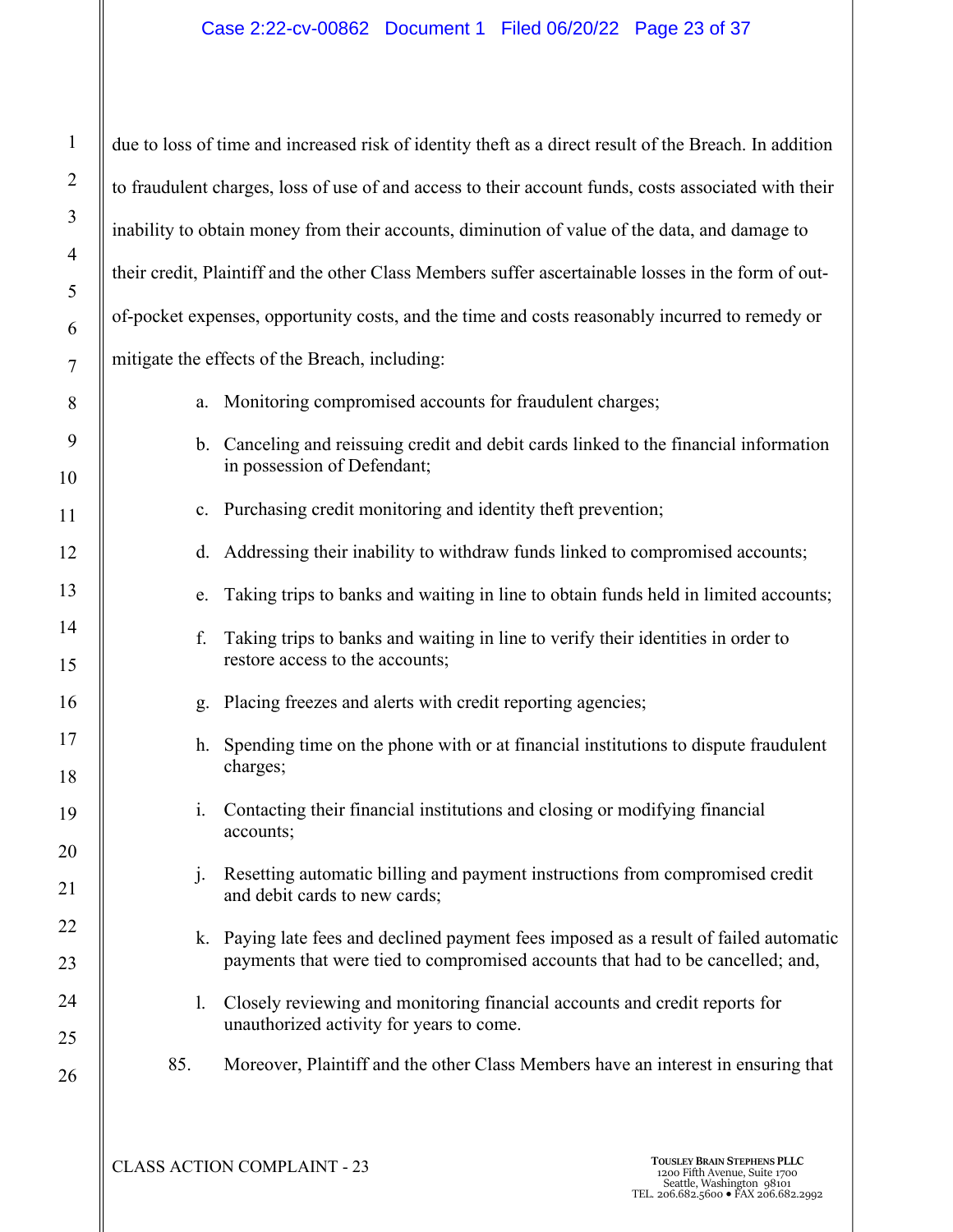## Case 2:22-cv-00862 Document 1 Filed 06/20/22 Page 24 of 37

Defendant implement reasonable security measures and safeguards to maintain the integrity and confidentiality of the PII, including making sure that the storage of data or documents containing PII is not accessible by unauthorized persons and that access to such data is sufficiently protected.

86. And finally, as a direct and proximate result of Defendant's actions and inactions, Plaintiff and the other Class Members have suffered out-of-pocket losses, anxiety, emotional distress, and loss of privacy, and are at an increased risk of future harm.

87. In addition to the remedy for economic harm, Plaintiff and the Class Members maintain an undeniable and continuing interest in ensuring that the PII remains in the possession of Defendant is secure, remains secure, and is not subject to future theft.

## *Plaintiff Cynthia Strecker's Experience*

88. Plaintiff typically takes measures to protect her PII and is very careful about sharing her PII. She has never knowingly transmitted unencrypted PII over the internet or other unsecured source.

89. Plaintiff stores any documents containing her PII in a safe and secure location. She also diligently chooses unique usernames and passwords for her online accounts.

90. As a result of the Data Breach, Plaintiff has suffered a loss of time and has spent and continues to spend a considerable amount of time on issues related to this Data Breach. She monitors accounts and credit scores and has sustained emotional distress as a result of worrying about her PII being exfiltrated. She has monitored her Credit Karma account extensively since receiving the Notice of Data Incident from Defendant, and intends to spend time taking steps to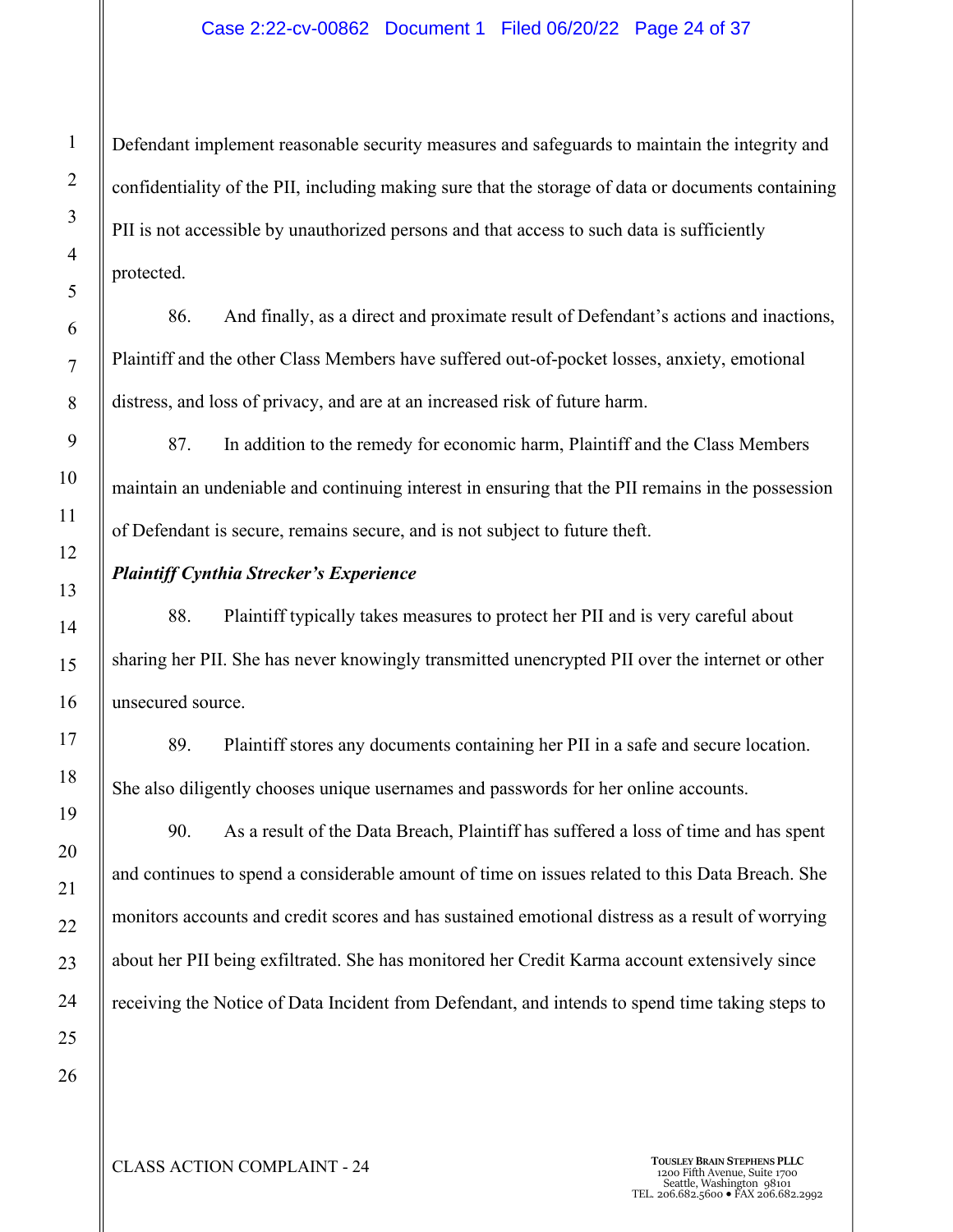## Case 2:22-cv-00862 Document 1 Filed 06/20/22 Page 25 of 37

protect her PII. This is time that was and will be lost and unproductive and taken away from other activities and duties.

91. Plaintiff suffered lost time, annoyance, interference, and inconvenience as a result of the Data Breach and has anxiety, emotional distress, and increased concerns for the loss of her privacy.

92. As a result of the Data Breach and the exfiltration of her unencrypted PII in the hands of criminals, Plaintiff is at a substantial present risk and will continue to be at an increased risk of identity theft and fraud for years to come.

93. To date, Defendant has done very little to adequately protect Plaintiff and Class Members, or to compensate them for their injuries sustained in this Data Breach. It offered identity monitoring services, but only for two years, which is wholly inadequate for a data breach including Plaintiff's and Class Members' Social Security numbers.

## **CLASS ALLEGATIONS**

94. Plaintiff brings this suit individually and on behalf of h a nationwide class of similarly situated individuals under Federal Rule of Civil Procedure 23, which is preliminarily defined as:

**All persons MCG identified as being among those individuals impacted by the Data Breach, including all who were sent a notice of the Data Breach.**

95. Excluded from the Classes are the following individuals and/or entities: Defendant and Defendant's parents, subsidiaries, affiliates, officers and directors, and any entity in which Defendant has a controlling interest; all individuals who make a timely election to be excluded from this proceeding using the correct protocol for opting out; and all judges assigned to hear any aspect of this litigation, as well as their immediate family members.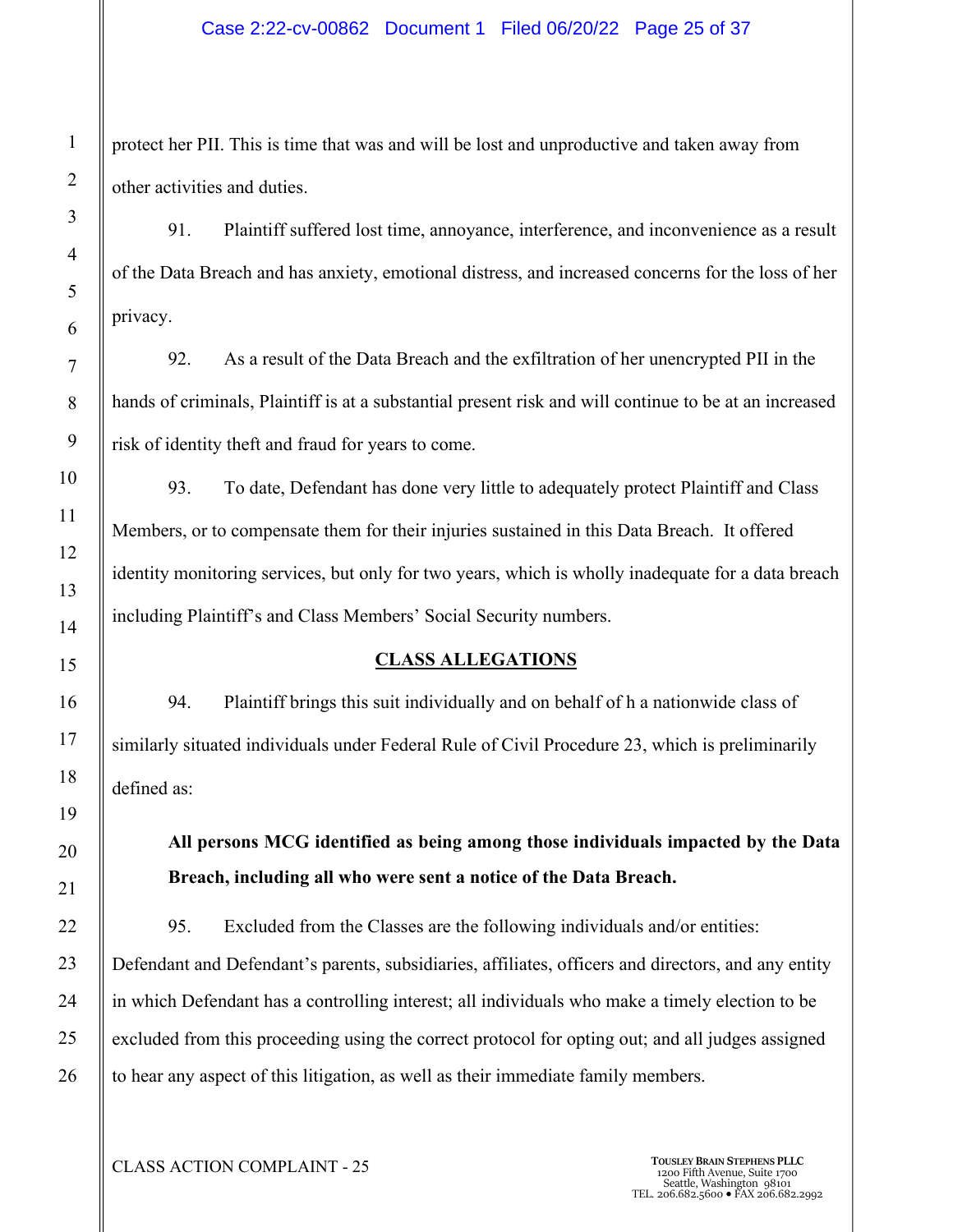## Case 2:22-cv-00862 Document 1 Filed 06/20/22 Page 26 of 37

96. **Numerosity.** The Class Members are so numerous that joinder of all members is impracticable. Though the exact number and identities of Class Members are unknown at this time. The identities of Class Members are ascertainable through MCG's records, Class Members' records, publication notice, self-identification, and other means.

97. **Commonality.** There are questions of law and fact common to the Class, which predominate over any questions affecting only individual Class Members. These common questions of law and fact include, without limitation:

- a. Whether MCG unlawfully used, maintained, lost, or disclosed Plaintiff's and Class Members' PII;
- b. Whether MCG failed to implement and maintain reasonable security procedures and practices appropriate to the nature and scope of the information compromised in the Data Breach;
- c. Whether MCG's data security systems prior to and during the Data Breach complied with applicable data security laws and regulations;
- d. Whether MCG's data security systems before and during the Data Breach were consistent with industry standards;
	- e. Whether MCG owed a duty to Class Members to safeguard their PII;
	- f. Whether MCG breached its duty to Class Members to safeguard their PII;
	- g. Whether computer hackers obtained Class Members' PII in the Data Breach;
- h. Whether MCG knew or should have known that its data security systems and monitoring processes were deficient;
- i. Whether Plaintiff and Class Members suffered legally cognizable damages as a result of MCG's misconduct;
	- j. Whether MCG's conduct was negligent;
	- k. Whether MCG violated consumer protection laws, and,

1

2

3

4

5

6

7

8

9

10

11

12

13

14

15

16

17

18

19

20

21

22

23

24

25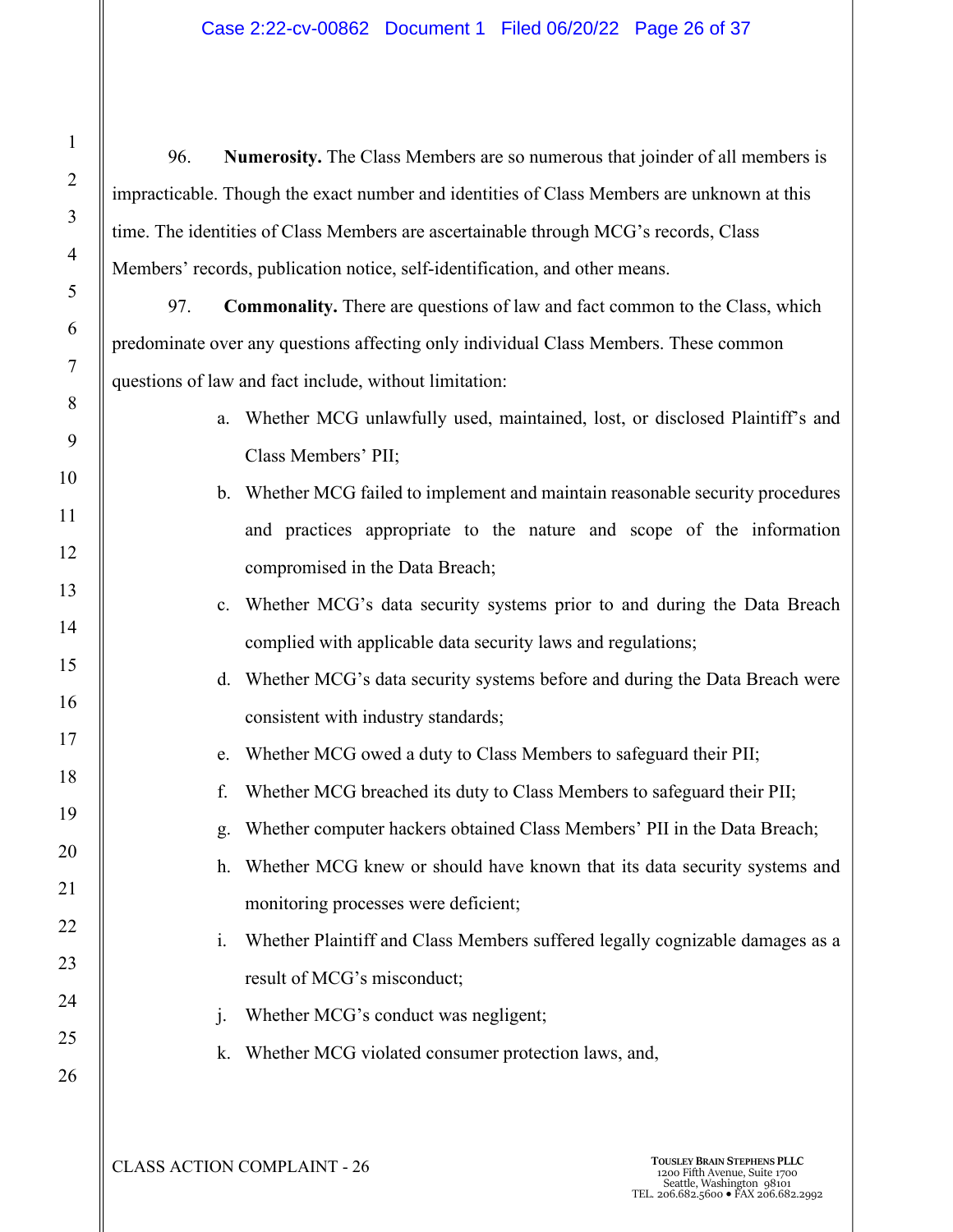l. Whether Plaintiff and Class Members are entitled to damages, civil penalties, and/or injunctive relief.

98. **Typicality.** Plaintiff's claims are typical of those of other Class Members because Plaintiff's PII, like that of every other Class Member, was compromised in the Data Breach.

99. **Adequacy of Representation.** Plaintiff will fairly and adequately represent and protect the interests of the Members of the Class. Plaintiff's Counsel is competent and experienced in litigating Class actions, including data privacy litigation of this kind.

100. **Predominance.** MCG has engaged in a common course of conduct toward Plaintiff and Class Members, in that all the Plaintiff's and Class Members' data was stored on the same computer systems and unlawfully accessed in the same way. The common issues arising from Defendant's conduct affecting Class Members set out above predominate over any individualized issues. Adjudication of these common issues in a single action has important and desirable advantages of judicial economy.

101. **Superiority.** A Class action is superior to other available methods for the fair and efficient adjudication of the controversy. Class treatment of common questions of law and fact is superior to multiple individual actions or piecemeal litigation. Absent a Class action, most Class Members would likely find that the cost of litigating their individual claims is prohibitively high and would therefore have no effective remedy. The prosecution of separate actions by individual Class Members would create a risk of inconsistent or varying adjudications with respect to individual Class Members, which would establish incompatible standards of conduct for MCG. In contrast, the conduct of this action as a Class action presents far fewer management difficulties, conserves judicial resources and the parties' resources, and protects the rights of each Class member.

102. MCG has acted on grounds that apply generally to the Class as a whole, so that Class certification, injunctive relief, and corresponding declaratory relief are appropriate on a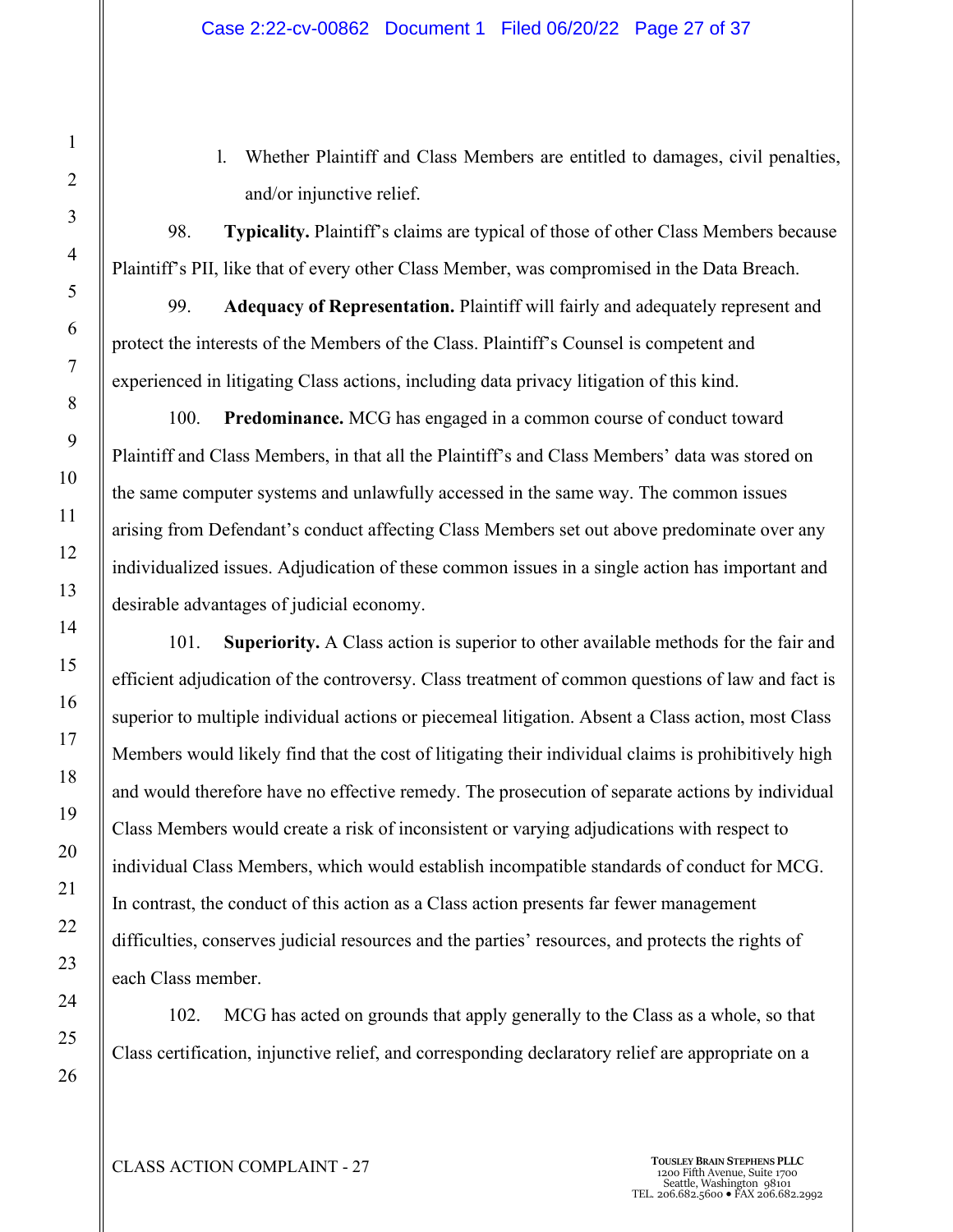## Case 2:22-cv-00862 Document 1 Filed 06/20/22 Page 28 of 37

Class-wide basis.

103. Likewise, particular issues under Federal Rule 23(c)(4) are appropriate for certification because such claims present only particular, common issues, the resolution of which would advance the disposition of this matter and the parties' interests therein. Such particular issues include, but are not limited to:

- a. Whether MCG owed a legal duty to Plaintiff and the Class to exercise due care in collecting, storing, and safeguarding their PII;
- b. Whether MCG's security measures to protect their data systems were reasonable in light of best practices recommended by data security experts;
- c. Whether MCG's failure to institute adequate protective security measures amounted to negligence;
- d. Whether MCG failed to take commercially reasonable steps to safeguard consumer PII; and
- e. Whether adherence to FTC data security recommendations, and measures recommended by data security experts would have reasonably prevented the data breach.

104. Finally, all members of the proposed Class are readily ascertainable. MCG has access to Class Members' names and addresses affected by the Data Breach. Class Members have already been preliminarily identified and sent notice of the Data Breach by MCG.

## **FIRST CAUSE OF ACTION NEGLIGENCE (On Behalf of Plaintiff and the Class)**

105. Plaintiff re-alleges and incorporates by reference herein all of the allegations contained in paragraphs 1 through 104.

106. MCG knowingly collected, came into possession of, and maintained Plaintiff's and Class Members' PII, and had a duty to exercise reasonable care in safeguarding, securing,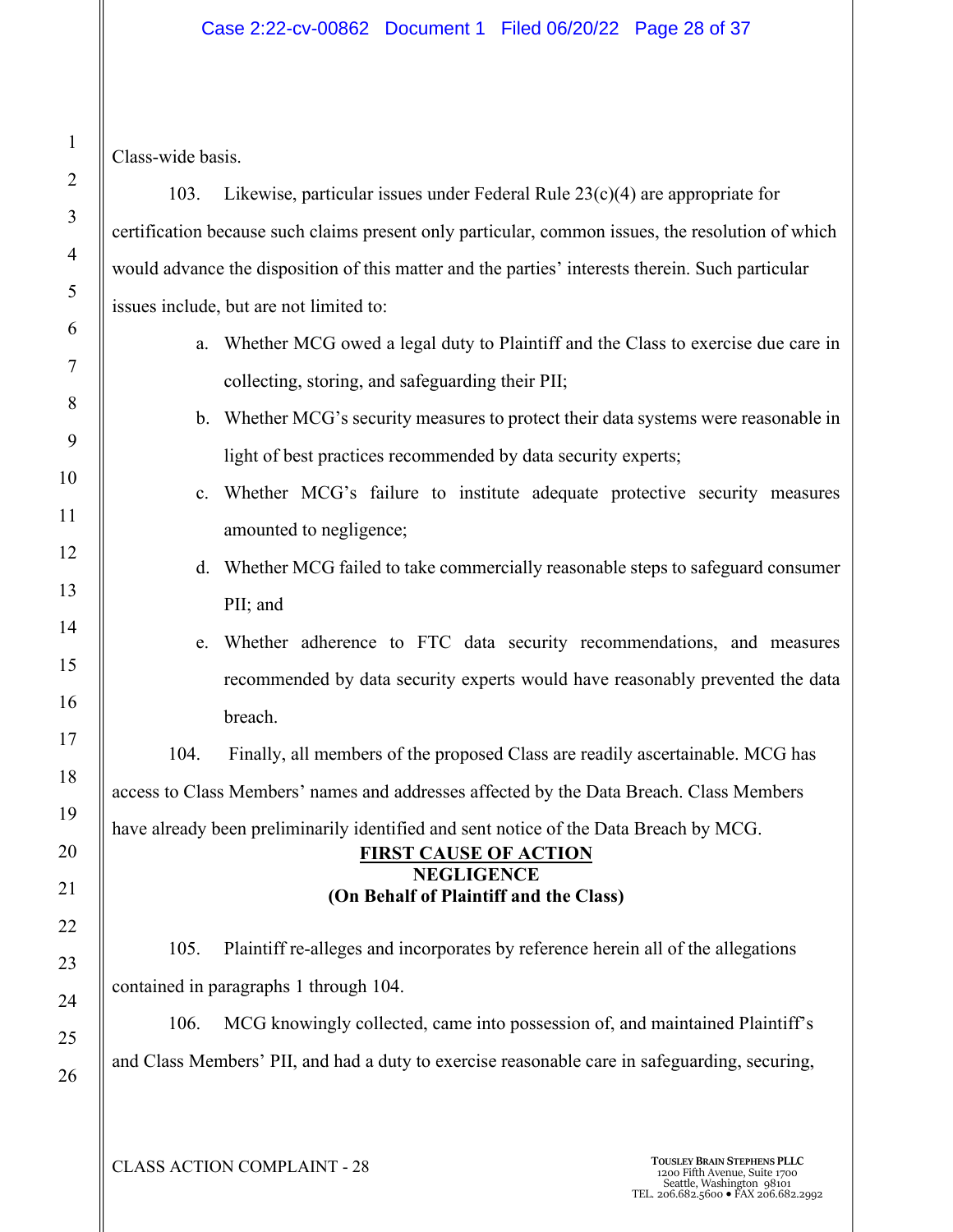and protecting such information from being compromised, lost, stolen, misused, and/or disclosed to unauthorized parties.

107. MCG had a duty under common law to have procedures in place to detect and prevent the loss or unauthorized dissemination of Plaintiff's and Class Members' PII.

108. Defendant had full knowledge of the sensitivity of the PII and the types of harm that Plaintiff and Class Members could and would suffer if the PII were wrongfully disclosed.

109. By assuming the responsibility to collect and store this data, and in fact doing so, and sharing it and using it for commercial gain, Defendant had a duty of care to use reasonable means to secure and safeguard their computer property—and Class Members' PII held within it—to prevent disclosure of the information, and to safeguard the information from theft. Defendant's duty included a responsibility to implement processes by which they could detect a breach of its security systems in a reasonably expeditious period of time and to give prompt notice to those affected in the case of a data breach.

110. MCG had a duty to employ reasonable security measures under Section 5 of the Federal Trade Commission Act, 15 U.S.C. § 45, which prohibits "unfair. . . practices in or affecting commerce," including, as interpreted and enforced by the FTC, the unfair practice of failing to use reasonable measures to protect confidential data.

111. MCG had a duty to employ reasonable security measures and otherwise protect the PII of Plaintiff and Class Members.

112. MCG, through its actions and/or omissions, unlawfully breached its duty to Plaintiff and Class Members by failing to exercise reasonable care in protecting and safeguarding Plaintiff's and Class Members' PII within MCG's possession.

113. MCG, through its actions and/or omissions, unlawfully breached its duty to Plaintiff and Class Members by failing to have appropriate procedures in place to detect and prevent dissemination of Plaintiff's and Class Members' PII.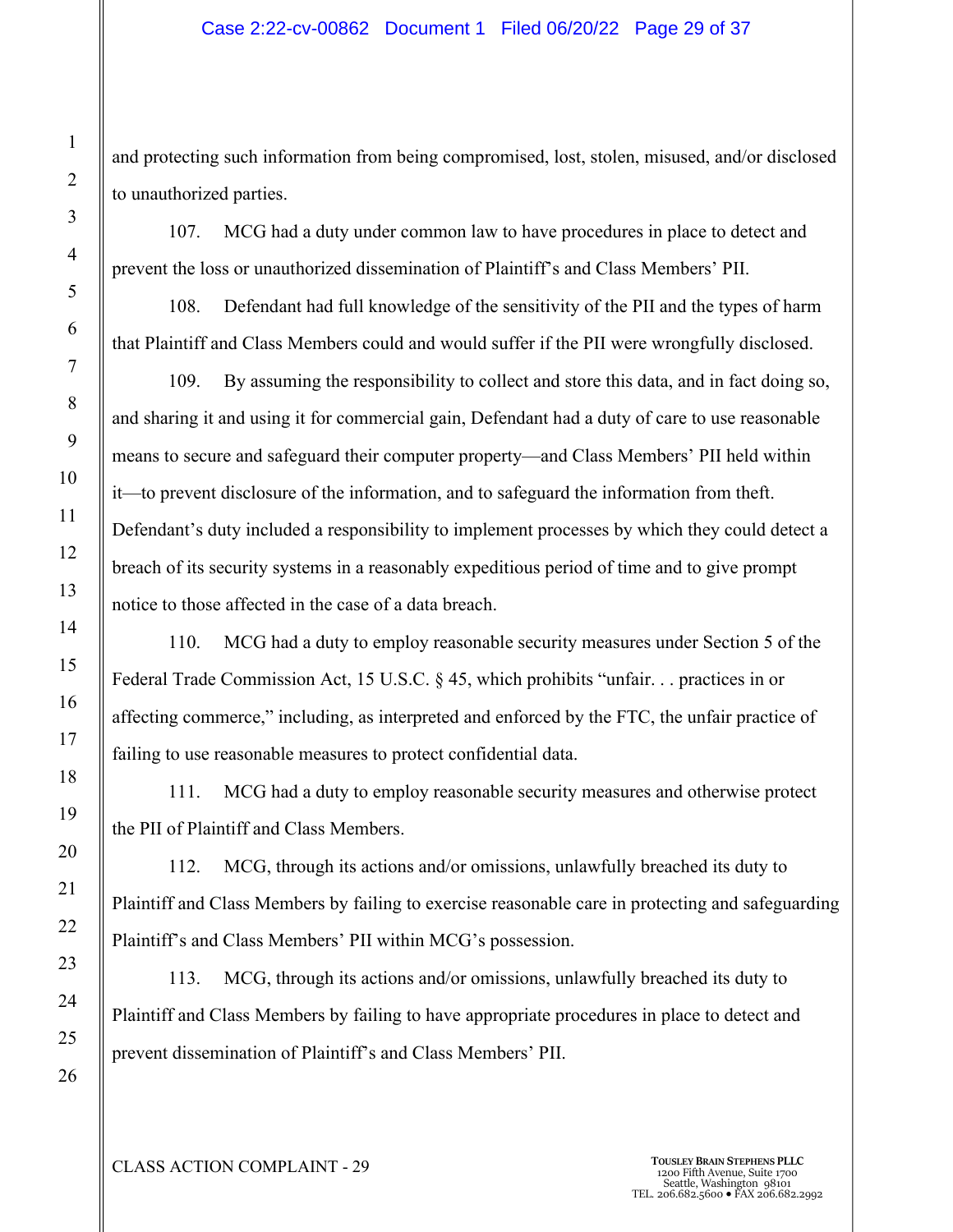114. MCG, through its actions and/or omissions, unlawfully breached its duty to timely disclose to Plaintiff and Class Members that the PII within MCG's possession might have been compromised and precisely the type of information compromised.

115. MCG's breach of duties owed to Plaintiff and Class Members caused Plaintiff's and Class Members' PII to be compromised.

116. As a result of MCG's ongoing failure to notify Plaintiff and Class Members regarding what type of PII has been compromised, Plaintiff and Class Members are unable to take the necessary precautions to mitigate damages by preventing future fraud.

117. MCG's breaches of duty caused Plaintiff and Class Members to suffer from identity theft, loss of time and money to monitor their finances for fraud, and loss of control over their PII.

118. As a result of MCG's negligence and breach of duties, Plaintiff and Class Members are in danger of imminent harm in that their PII, which is still in the possession of third parties, will be used for fraudulent purposes.

119. Plaintiff seeks the award of actual damages on behalf of herself and the Class.

120. Plaintiff seeks injunctive relief on behalf of the Class in the form of an order compelling MCG to institute appropriate data collection and safeguarding methods and policies with regard to patient information.

## **SECOND CAUSE OF ACTION**

## **Violation of the Washington State Consumer Protection Act (RCW 19.86.010** *et seq***.) (On Behalf of Plaintiff and the Nationwide Class)**

121. Plaintiff re-alleges and incorporates by reference herein all of the allegations contained in paragraphs 1 through 120.

**CLASS ACTION COMPLAINT - 30 TOUSLEY BRAIN STEPHENS PLLC** 1200 Fifth Avenue, Suite 1700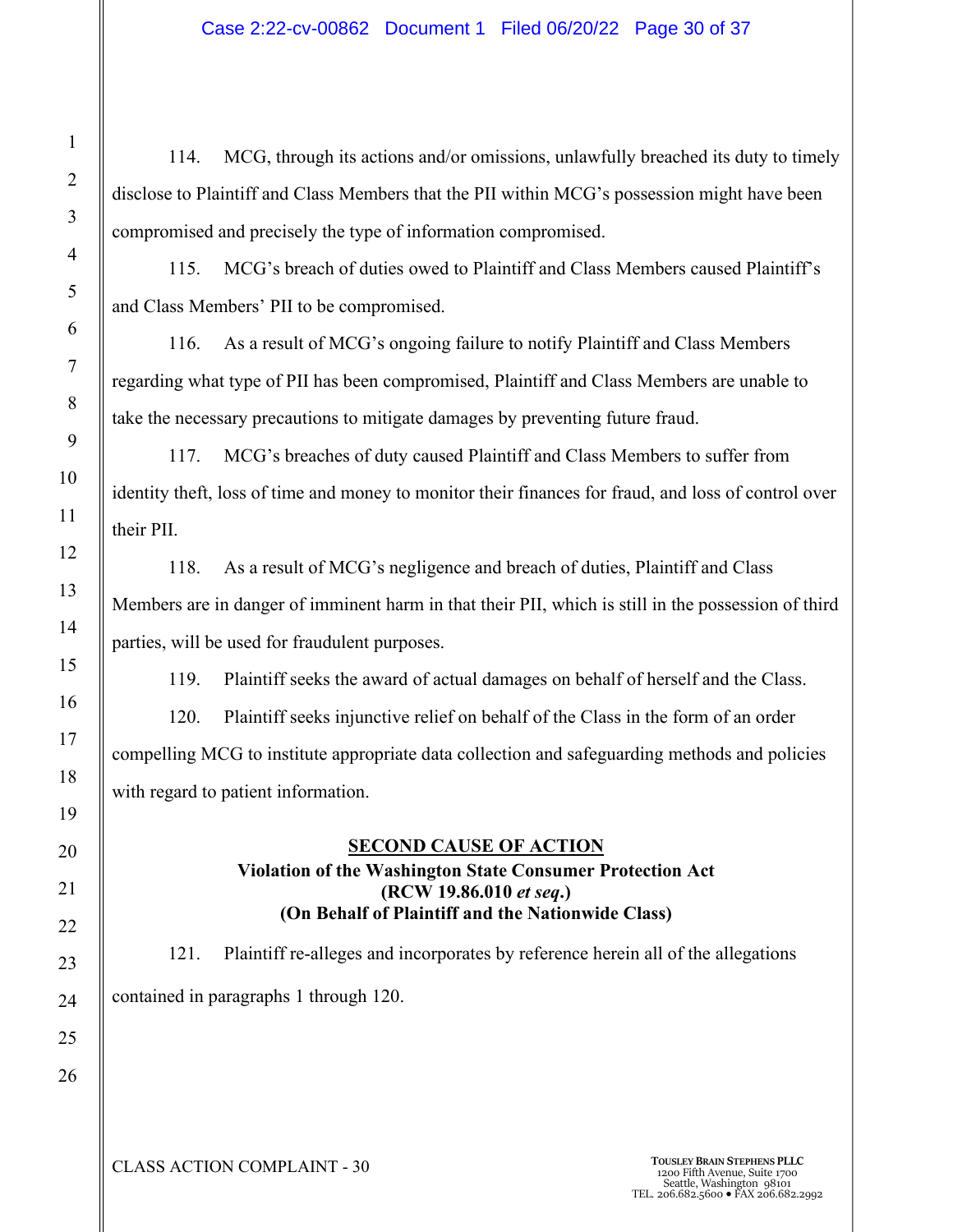#### Case 2:22-cv-00862 Document 1 Filed 06/20/22 Page 31 of 37

122. The Washington State Consumer Protection Act, RCW 19.86.020 (the "CPA") prohibits any "unfair or deceptive acts or practices" in the conduct of any trade or commerce as those terms are described by the CPA and relevant case law.

123. Defendant is a "person" as described in RWC 19.86.010(1).

124. Defendant engages in "trade" and "commerce" as described in RWC 19.86.010(2) in that they engage in the sale of services and commerce directly and indirectly affecting the people of the State of Washington.

125. Defendant is headquartered in Washington; its strategies, decision-making, and commercial transactions originate in Washington; most of its key operations and employees reside, work, and make company decisions (including data security decisions) in Washington; and Defendant and many of its employees are part of the people of the State of Washington.

126. In the course of conducting their business, Defendant committed "unfair acts or practices" by, inter alia, knowingly failing to design, adopt, implement, control, direct, oversee, manage, monitor and audit appropriate data security processes, controls, policies, procedures, protocols, and software and hardware systems to safeguard and protect Plaintiff's and Class Members' PII. Plaintiff and Class Members reserve the right to allege other violations of law by Defendant constituting other unlawful business acts or practices. As described above, Defendant's unfair acts and practices ongoing and continue to this date.

127. Defendant's conduct was also deceptive. Defendant failed to timely notify and concealing from Plaintiff and Class Members the unauthorized release and disclosure of their PII. If Plaintiff and Class Members had been notified in an appropriate fashion, and had the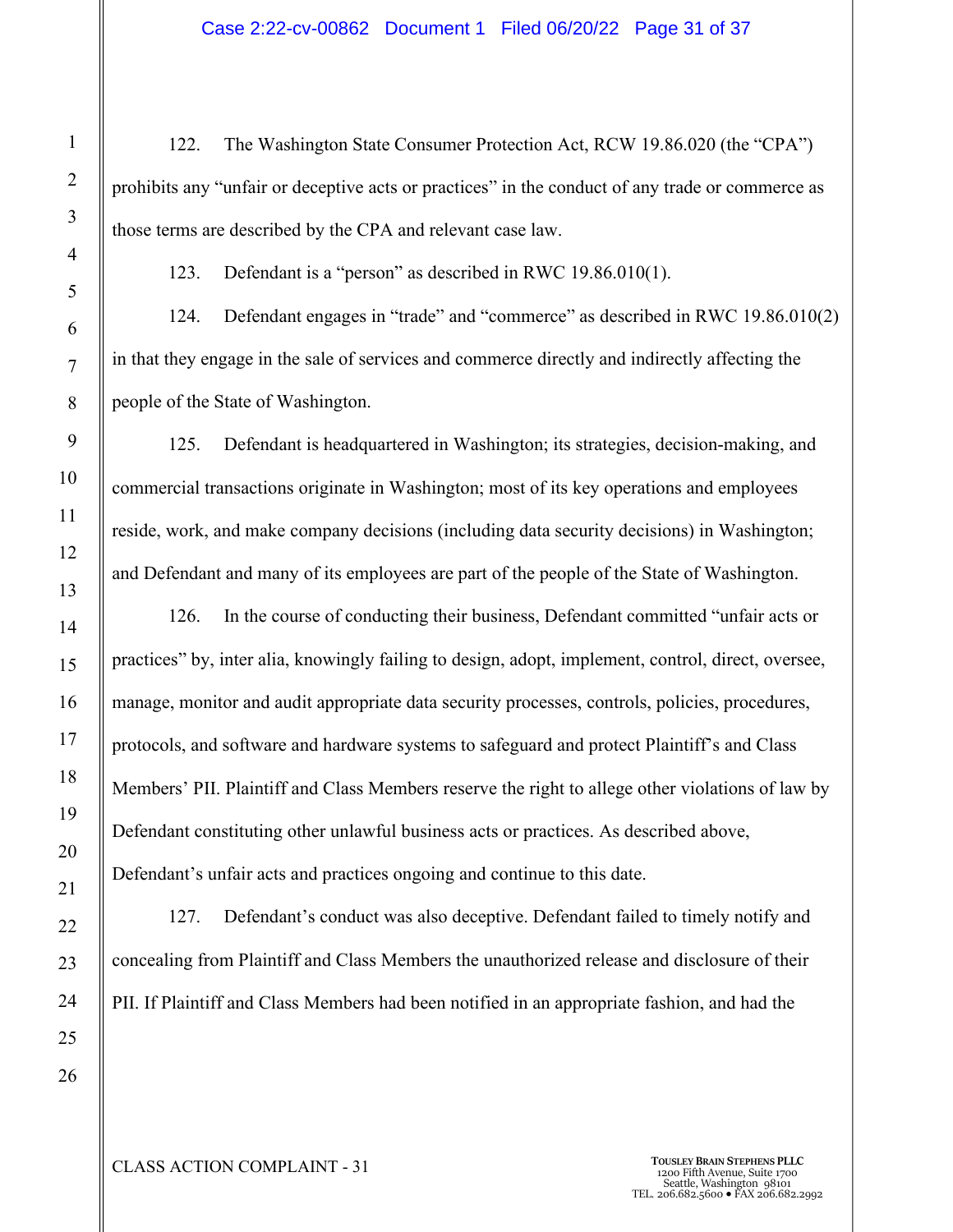information not been hidden from them, they could have taken precautions to safeguard and protect their PII, medical information, and identities.

128. Defendant's above-described "unfair or deceptive acts or practices" in violation effects the public interest because it is substantially injurious to persons, had the capacity to injure other persons, and has the capacity to injure other persons.

129. The gravity of Defendant's wrongful conduct outweighs any alleged benefits attributable to such conduct. There were reasonably available alternatives to further Defendant's legitimate business interests other than engaging in the above-described wrongful conduct.

130. Defendant's above-described unfair and deceptive acts and practices directly and proximately caused injury to Plaintiff and Class Members' business and property. Plaintiff and Class Members have suffered, and will continue to suffer, actual damages and injury in the form of, inter alia, (1) an imminent, immediate and the continuing increased risk of identity theft, identity fraud and medical fraud—risks justifying expenditures for protective and remedial services for which he or she is entitled to compensation; (2) invasion of privacy; (3) breach of the confidentiality his or her PII; (5) deprivation of the value of his or her PII, for which there is a well-established national and international market; (6) the financial and temporal cost of monitoring credit, monitoring financial accounts, and mitigating damages; and/or (7) investment of substantial time and money to monitoring and remediating the harm inflicted upon them

131. Unless restrained and enjoined, Defendant will continue to engage in the abovedescribed wrongful conduct and more data breaches will occur. Plaintiff, therefore, on behalf of herself, Class Members, and the general public, also seeks restitution and an injunction prohibiting Defendant from continuing such wrongful conduct, and requiring Defendant to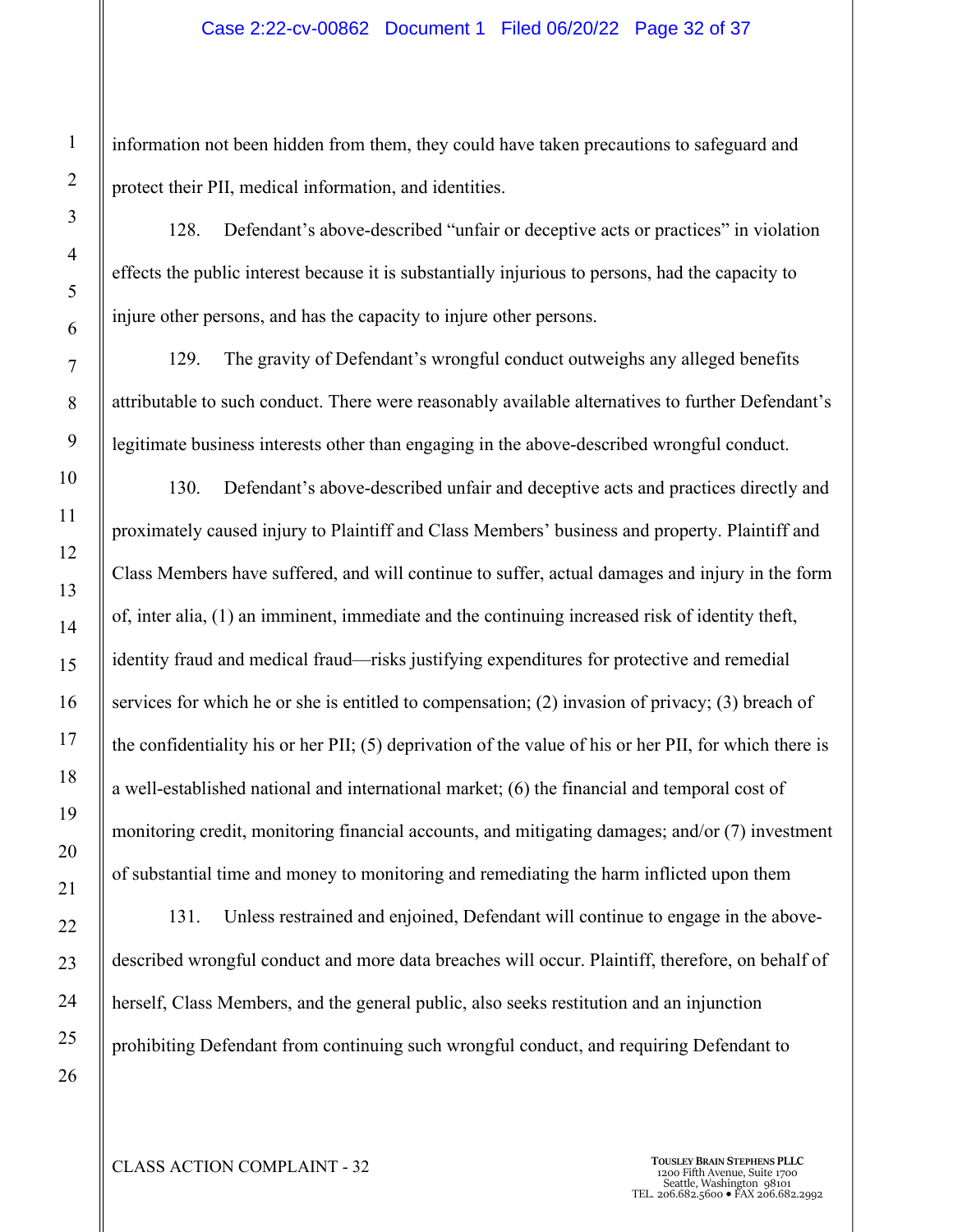modify their corporate culture and design, adopt, implement, control, direct, oversee, manage, monitor and audit appropriate data security processes, controls, policies, procedures protocols, and software and hardware systems to safeguard and protect the PII entrusted to it.

132. Plaintiff, on behalf of Plaintiff and the Class Members, also seeks to recover actual damages sustained by each class member together with the costs of the suit, including reasonable attorney fees. In addition, Plaintiff, on behalf of Plaintiff and the Class Members, requests that this Court use its discretion, pursuant to RCW 19.86.090, to increase the damages award for each class member by three times the actual damages sustained not to exceed \$25,000.00 per class member.

## **PRAYER FOR RELIEF**

**WHEREFORE**, Plaintiff, on behalf of herself and Class Members, requests judgment against Defendant and that the Court grant the following:

| For an order certifying the Class, as defined herein, and appointing Plaintiff and |
|------------------------------------------------------------------------------------|
| her Counsel to represent each such Class;                                          |

| <b>B.</b> | For equitable relief enjoining Defendant from engaging in the wrongful conduct |
|-----------|--------------------------------------------------------------------------------|
|           | complained of herein pertaining to the misuse and/or disclosure of the PII of  |
|           | Plaintiff and Class Members, and from refusing to issue prompt, complete, any  |
|           | accurate disclosures to Plaintiff and Class Members;                           |

C. For injunctive relief requested by Plaintiff, including but not limited to, injunctive and other equitable relief as is necessary to protect the interests of Plaintiff and Class Members, including but not limited to an order:

i. prohibiting Defendant from engaging in the wrongful and unlawful acts

26

1

2

3

4

5

6

7

8

9

10

11

12

13

14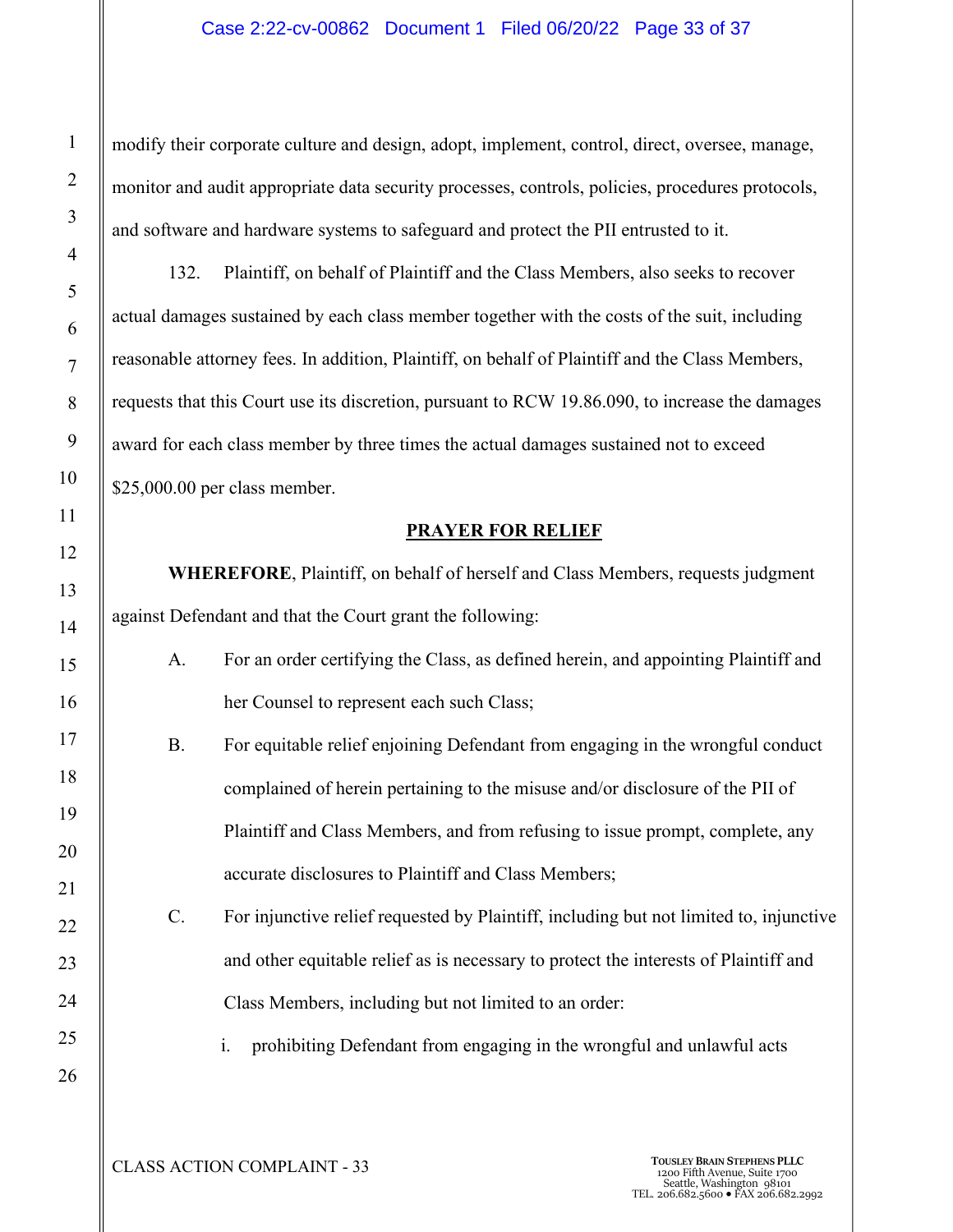described herein;

1

| $\sqrt{2}$     | ii.            | requiring Defendant to protect, including through encryption, all data           |
|----------------|----------------|----------------------------------------------------------------------------------|
| 3              |                | collected through the course of its business in accordance with all applicable   |
| $\overline{4}$ |                | regulations, industry standards, and federal, state or local laws;               |
| 5              | iii.           | requiring Defendant to delete, destroy, and purge the personal identifying       |
| 6              |                |                                                                                  |
| 7              |                | information of Plaintiff and Class Members unless Defendant can provide to       |
| 8              |                | the Court reasonable justification for the retention and use of such information |
| 9              |                | when weighed against the privacy interests of Plaintiff and Class Members;       |
| 10             | iv.            | requiring Defendant to implement and maintain a comprehensive Information        |
| 11             |                | Security Program designed to protect the confidentiality and integrity of the    |
| 12             |                | PII of Plaintiff and Class Members;                                              |
| 13             | $\mathbf{V}$ . | prohibiting Defendant from maintaining the PII of Plaintiff and Class            |
| 14             |                | Members on a cloud-based database;                                               |
| 15             |                |                                                                                  |
| 16             | vi.            | requiring Defendant to engage independent third-party security                   |
| 17             |                | auditors/penetration testers as well as internal security personnel to conduct   |
| 18             |                | testing, including simulated attacks, penetration tests, and audits on           |
| 19             |                | Defendant's systems on a periodic basis, and ordering Defendant to promptly      |
| 20             |                | correct any problems or issues detected by such third-party security auditors;   |
| 21             | vii.           | requiring Defendant to engage independent third-party security auditors and      |
| 22<br>23       |                | internal personnel to run automated security monitoring;                         |
| 24             | viii.          |                                                                                  |
| 25             |                | requiring Defendant to audit, test, and train its security personnel regarding   |
|                |                | any new or modified procedures;                                                  |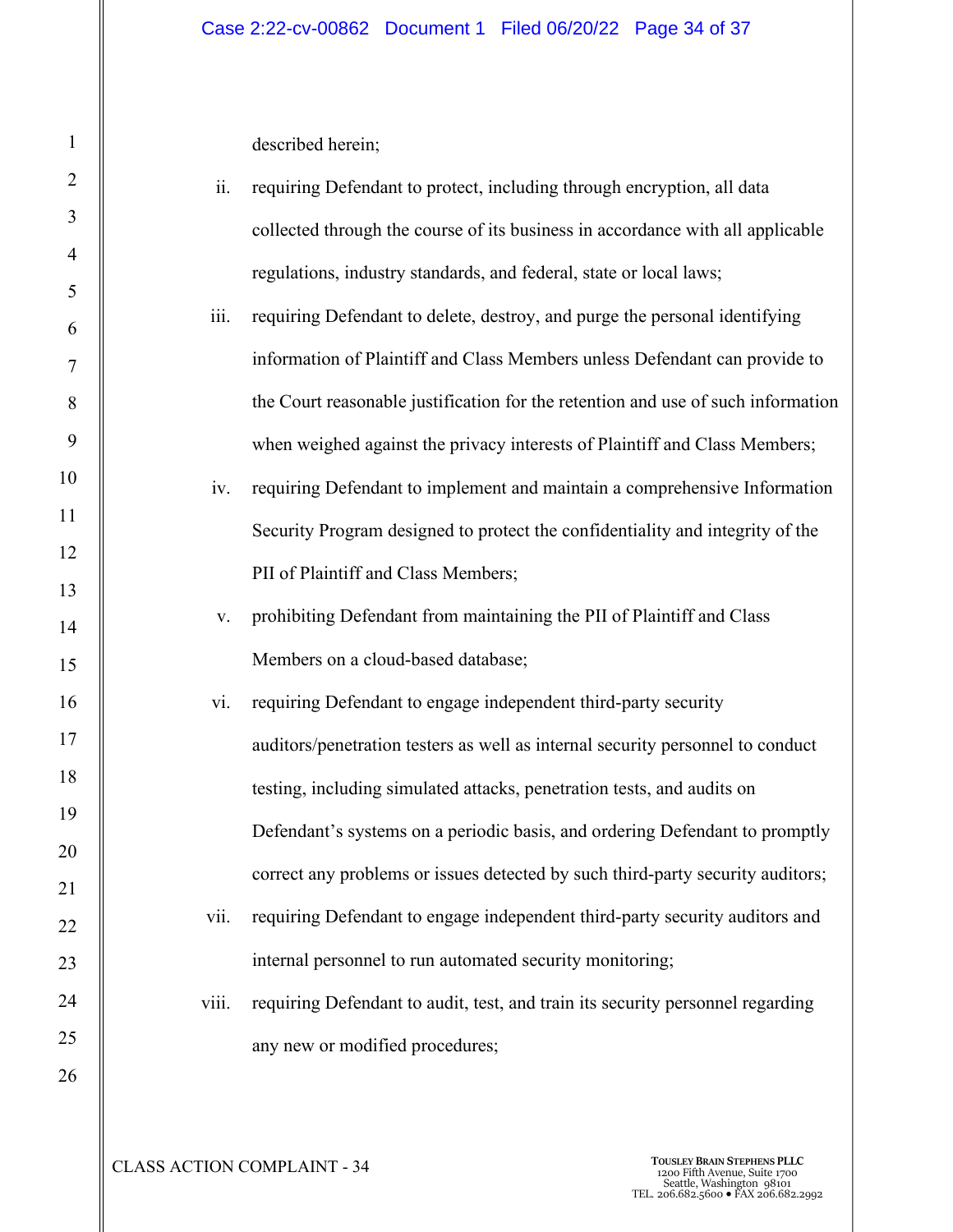ix. requiring Defendant to segment data by, among other things, creating firewalls and access controls so that if one area of Defendant's network is compromised, hackers cannot gain access to other portions of Defendant's systems;

- x. requiring Defendant to conduct regular database scanning and securing checks;
- xi. requiring Defendant to establish an information security training program that includes at least annual information security training for all employees, with additional training to be provided as appropriate based upon the employees' respective responsibilities with handling personal identifying information, as well as protecting the personal identifying information of Plaintiff and Class Members;
- xii. requiring Defendant to routinely and continually conduct internal training and education, and on an annual basis to inform internal security personnel how to identify and contain a breach when it occurs and what to do in response to a breach;
- xiii. requiring Defendant to implement a system of tests to assess its employees' knowledge of the education programs discussed in the preceding subparagraphs, as well as randomly and periodically testing employees' compliance with Defendant's policies, programs, and systems for protecting personal identifying information;
- xiv. requiring Defendant to implement, maintain, regularly review, and revise as

1

2

3

4

5

6

7

8

9

10

11

12

13

14

15

16

17

18

19

20

21

22

23

24

25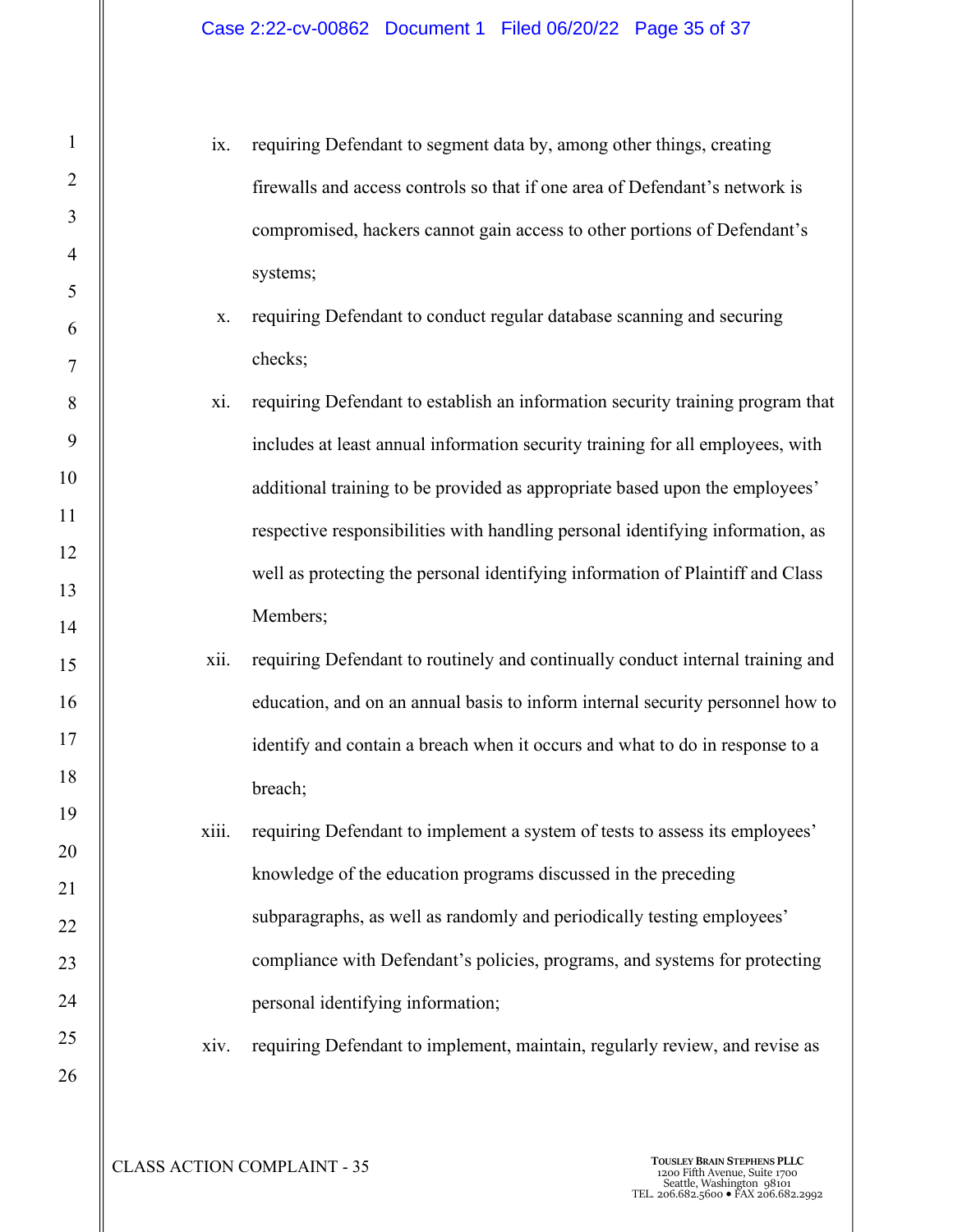necessary a threat management program designed to appropriately monitor Defendant's information networks for threats, both internal and external, and assess whether monitoring tools are appropriately configured, tested, and updated;

- xv. requiring Defendant to meaningfully educate all Class Members about the threats that they face as a result of the loss of their confidential PII to third parties, as well as the steps affected individuals must take to protect themselves;
- xvi. requiring Defendant to implement logging and monitoring programs sufficient to track traffic to and from Defendant's servers; and for a period of 10 years, appointing a qualified and independent third-party assessor to conduct a SOC 2 Type 2 attestation on an annual basis to evaluate Defendant's compliance with the terms of the Court's final judgment, to provide such report to the Court and to counsel for the class, and to report any deficiencies with compliance of the Court's final judgment;
	- D. For an award of damages, including actual, statutory, nominal, and consequential damages, as allowed by law in an amount to be determined;
	- E. For an award of attorneys' fees, costs, and litigation expenses, as allowed by law;
	- F. For prejudgment interest on all amounts awarded; and
	- G. Such other and further relief as this Court may deem just and proper.

1

2

3

4

5

6

7

8

9

10

11

12

13

14

15

16

17

18

19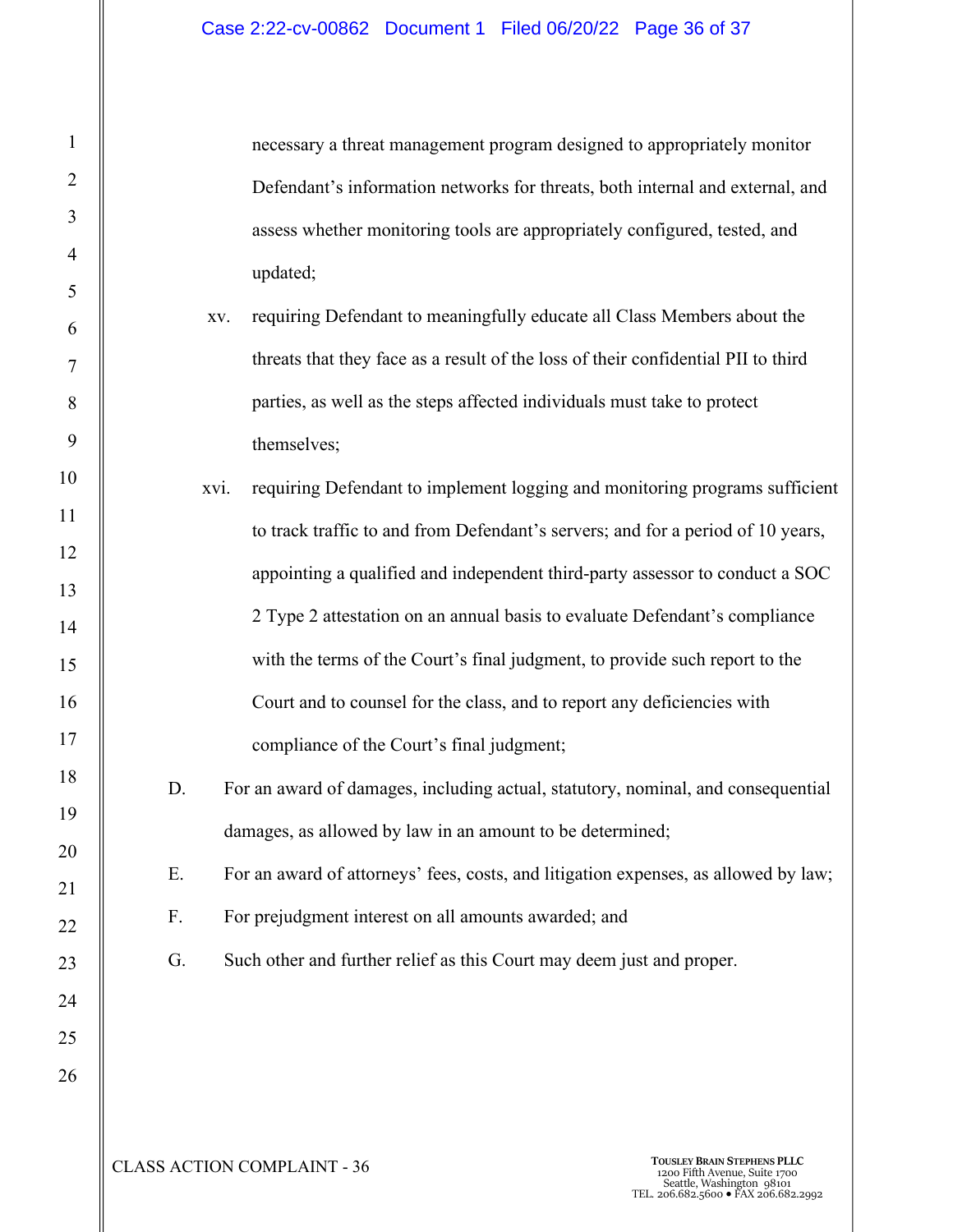## **DEMAND FOR JURY TRIAL**

Plaintiff hereby demands that this matter be tried before a jury.

Dated: June 20, 2022

1

2

| 4      |                                                                                            |
|--------|--------------------------------------------------------------------------------------------|
| 5      | <b>TOUSLEY BRAIN STEPHENS PLLC</b>                                                         |
| 6      | By: s/ Jason T. Dennett<br>Jason T. Dennett, WSBA #30686                                   |
| $\tau$ | s/ Rebecca L. Solomon                                                                      |
| 8      | Rebecca L. Solomon, WSBA #51520<br>1200 Fifth Avenue, Suite 1700                           |
| 9      | Seattle, WA 98101-3147<br>Tel: (206) 682-5600/Fax: (206) 682-2992                          |
| 10     | jdennett@tousley.com<br>rsolomon@tousley.com                                               |
| 11     |                                                                                            |
| 12     | Terence R. Coates (pro hac vice forthcoming)<br><b>MARKOVITS, STOCK &amp; DEMARCO, LLC</b> |
| 13     | 119 E. Court Street, Suite 530<br>Cincinnati, OH 45202                                     |
|        | Phone: (513) 651-3700                                                                      |
| 14     | Fax: (513) 665-0219                                                                        |
| 15     | tcoates@msdlegal.com                                                                       |
| 16     | Joseph M. Lyon (pro hac vice forthcoming)                                                  |
| 17     | <b>THE LYON FIRM</b><br>2754 Erie Avenue                                                   |
| 18     | Cincinnati, OH 45208                                                                       |
|        | Phone: (513) 381-2333<br>Fax: (513) 721-1178                                               |
| 19     | jlyon@thelyonfirm.com                                                                      |
| 20     |                                                                                            |
| 21     | <b>Counsel for Plaintiff and Putative Class Members</b>                                    |
| 22     |                                                                                            |
| 23     |                                                                                            |
| 24     |                                                                                            |
| 25     |                                                                                            |
| 26     |                                                                                            |
|        |                                                                                            |